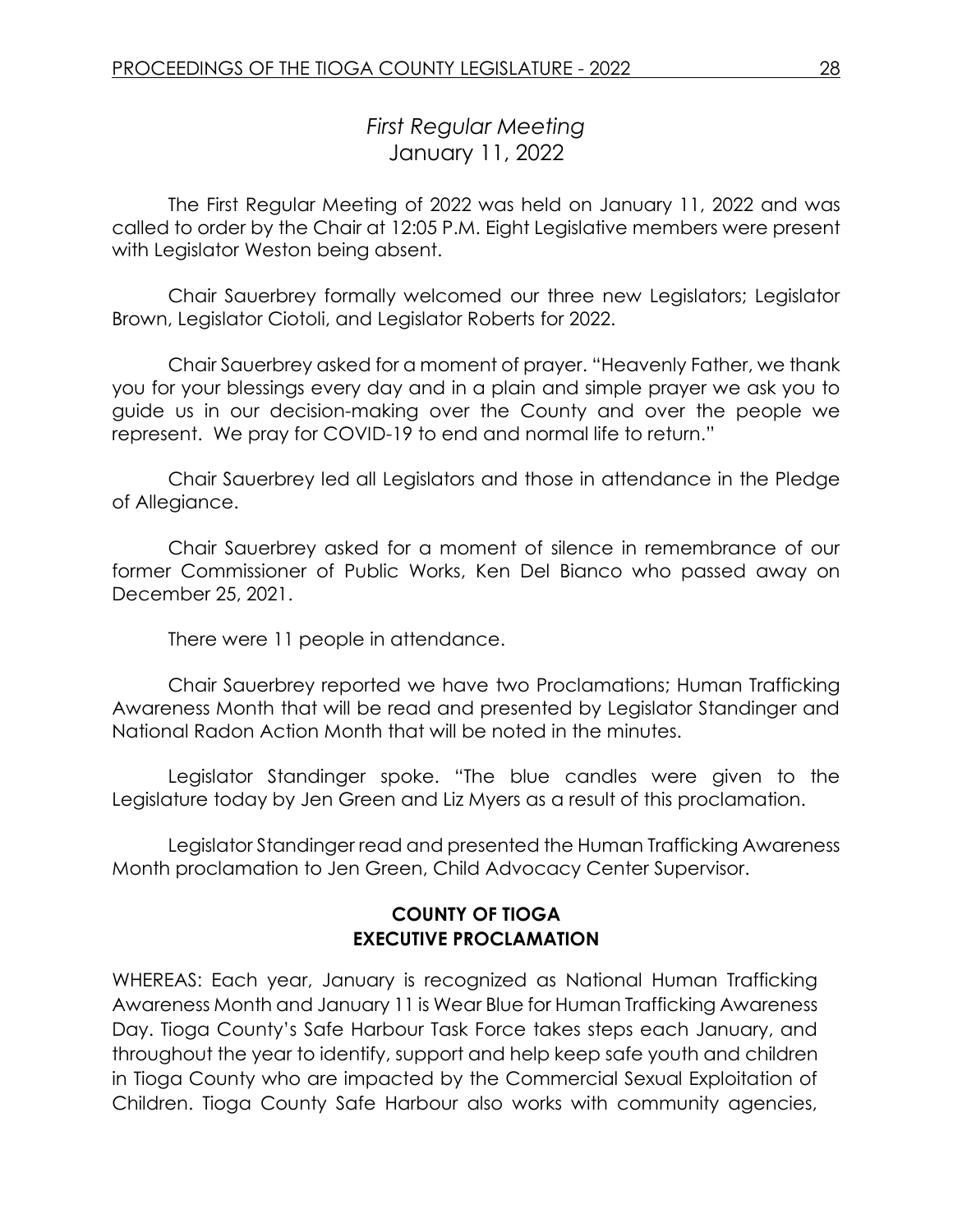schools, families, and services organizations to reduce the risk of exploitation of our children by providing education, prevention, and awareness; and

WHEREAS: The commercial sexual exploitation of children is not only a global, but a local problem; the safety of our children depends on a community response; and

WHEREAS: The aftermath of child sexual exploitation is evident not only among the child affected, but their family and community at large; and

WHEREAS: The success of prevention and awareness programs such as Safe Harbour is enhanced by strong alliances with established services such as A New Hope Center, Cornell Cooperative Extension, Tioga Opportunities, the Tioga County District Attorney's Office, and many others; and

WHEREAS: All adults, youth and children should be aware of and be able to recognize the signs of commercial sexual exploitation of children, the risk it poses to our youth and the importance of children having a safe, risk-free community within which to live; therefore

THE TIOGA COUNTY LEGISLATURE, County of Tioga, does hereby Proclaim the month of January 2022 as

# **HUMAN TRAFFICKING AWARENESS MONTH**

in Tioga County and call upon all citizens, community agencies, religious organizations, medical facilities, and businesses to increase their participation in our efforts to recognize and reduce the risk of the commercial sexual exploitation of children.

Jen Green spoke. "Thank you all for the recognition and your assistance in bringing this issue to the public's attention. Some of the things that make our County wonderful, its rural idyllic setting, are the factors that also increase children's risk of commercial sexual exploitation. It's my hope and the goal of Tioga County Safe Harbour Program that through increased awareness, education, and prevention programs our children can grow and flourish in a safe community. Thank you."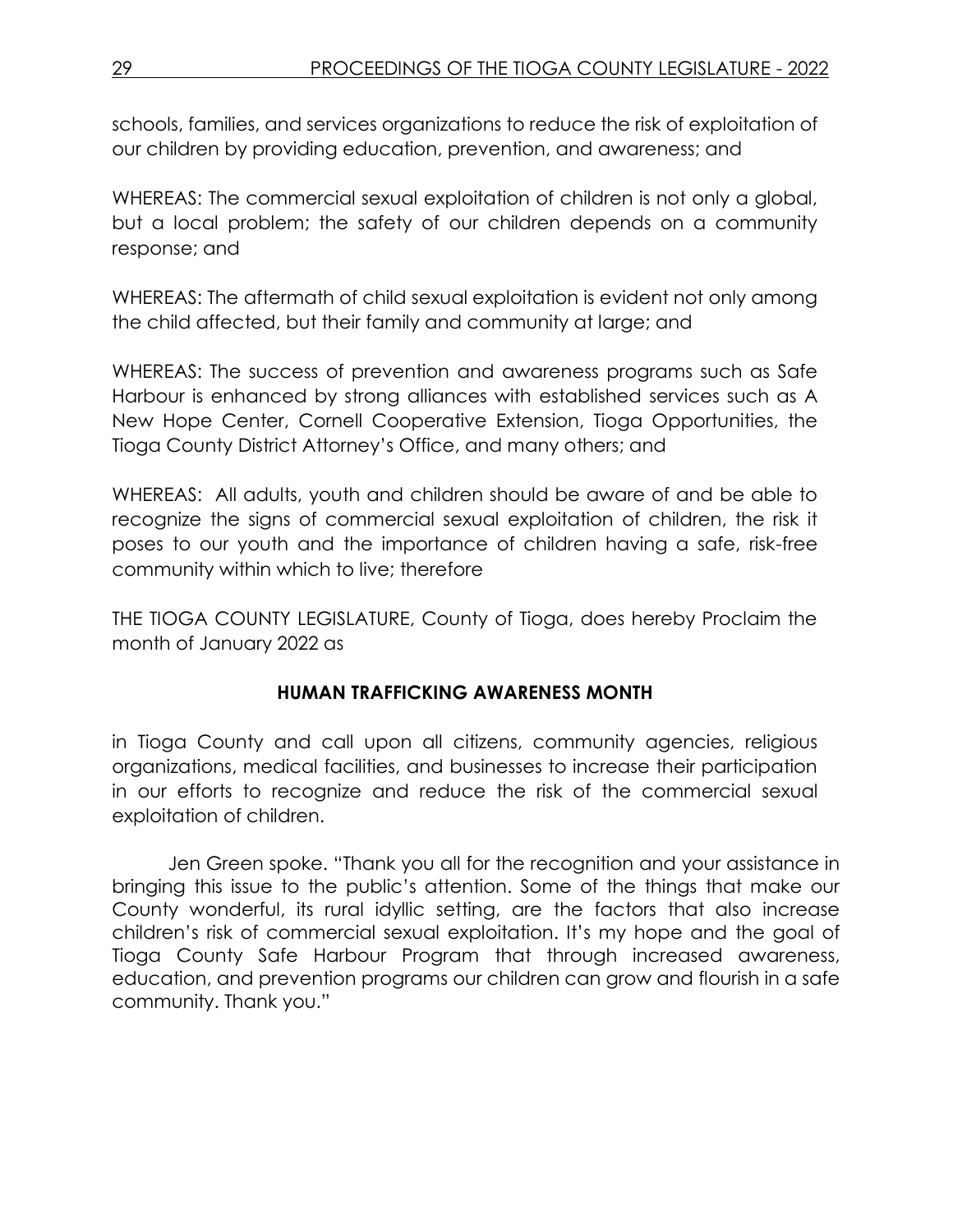## **County of Tioga EXECUTIVE PROCLAMATION**

WHEREAS: Radon is the leading cause of lung cancer deaths among non-smokers in America and claims the lives of about 21,000 Americans each year; and

WHEREAS: Tioga County has been identified as one of five counties in New York State with the highest levels of radon. The Towns of Candor, Barton, Newark Valley, Nichols, and Berkshire have the highest rates within the county; and

WHEREAS: You can't see, smell or taste radon, but it could be present at a dangerous level in your home; and

WHEREAS: Homes tested to date in Tioga County show 57% have elevated levels above 4 picocuries per liter in the basement and 33% on the first floor; and

WHEREAS: Radon is constantly being generated by the radium in rocks, soil, water and derived materials, such as certain building supplies; and

WHEREAS: Radon can get into buildings through cracks in solid floors and walls, construction joints, gaps in suspended floors, gaps around service pipes, cavities inside walls or the water supply; and

WHEREAS: Exposure to radon is a preventable health risk, and the Environmental Protection Agency (EPA) and the U.S. Surgeon General urge all Americans to protect their health by testing their homes, schools and other buildings for radon to prevent unnecessary exposure; and

WHEREAS: Tioga County Public Health offers free radon testing for Tioga County residents through the Healthy Neighborhoods program. Appointments can be scheduled by calling 607-687-8600; therefore

The TIOGA COUNTY LEGISLATURE, County of Tioga, does hereby Proclaim the month of January 2022 as:

# **NATIONAL RADON ACTION MONTH**

and urges all residents to take steps to educate themselves, their families, and the community about the importance of radon testing.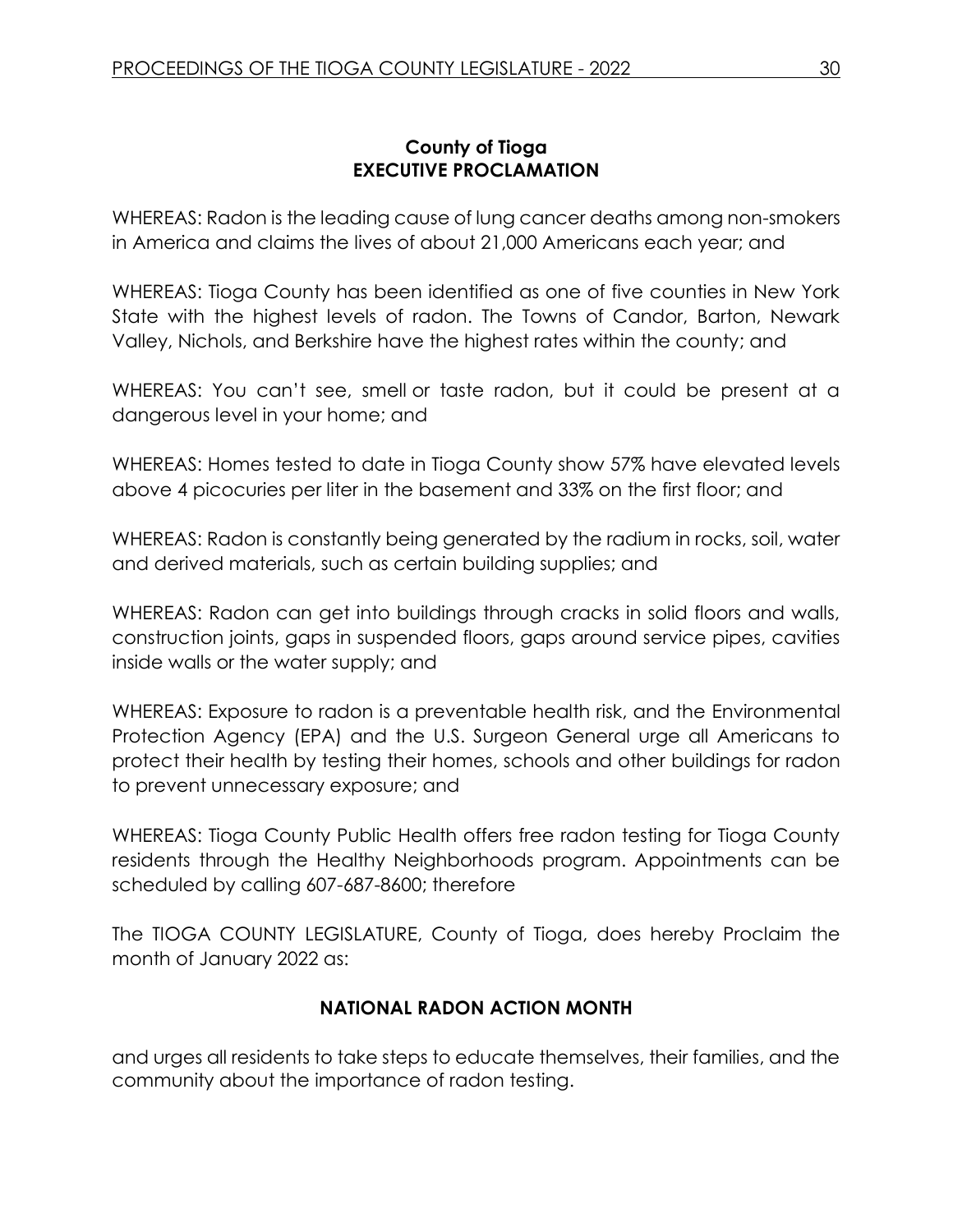There was no privilege of the floor.

Legislator Monell made a motion to approve the minutes of December 14, 2021, seconded by Legislator Hollenbeck and carried.

Chair Sauerbrey made the following appointment to the Cornell Cooperative Extension Board for a one-year term for 2022:

Legislator W. Jake Brown – 1/1/22-12/31/22

Chair Sauerbrey thanked Mr. Brown for his willingness to continue to serve.

Chair Sauerbrey stated all Legislative Committees met this month and the minutes are or will be on file with the Clerk of the Legislature by the end of this week.

Chair Sauerbrey reported we have two very special appointments to the Board of Ethics; Clifford Balliet, Jr. and Jenny Ceccherelli.

Legislator Monell moved for the adoption of the following resolution, seconded by Legislator Hollenbeck.

| REFERRED TO:         | LEGISLATIVE WORKSESSION<br>LEGAL/FINANCE COMMITTEE |
|----------------------|----------------------------------------------------|
| RESOLUTION NO. 13-22 | APPOINT MEMBER TO                                  |

WHEREAS: Tioga County Ethics Policy, Section II, Subsection VI (B) – Ethics Board Membership states members who have served two full three-year terms may not be reappointed for at least one year after the expiration of their last term; and

*BOARD OF ETHICS*

WHEREAS: A vacancy exists on the Board of Ethics due to the prior term of Craig Jochum having expired on March 31, 2021; and

WHEREAS: Clifford Balliet Jr., a resident of Tioga County, NY has agreed to serve on the Board of Ethics for the currently vacant three-year term with an additional term being available thereafter subject to Legislative reappointment; therefore be it

RESOLVED: That Clifford Balliet Jr. be and hereby is appointed to the Board of Ethics for a retroactive term beginning April 1, 2021 through March 31, 2024.

ROLL CALL VOTE Yes – Legislators Sauerbrey, Standinger, Brown, Ciotoli, Hollenbeck, Monell, Mullen, and Roberts.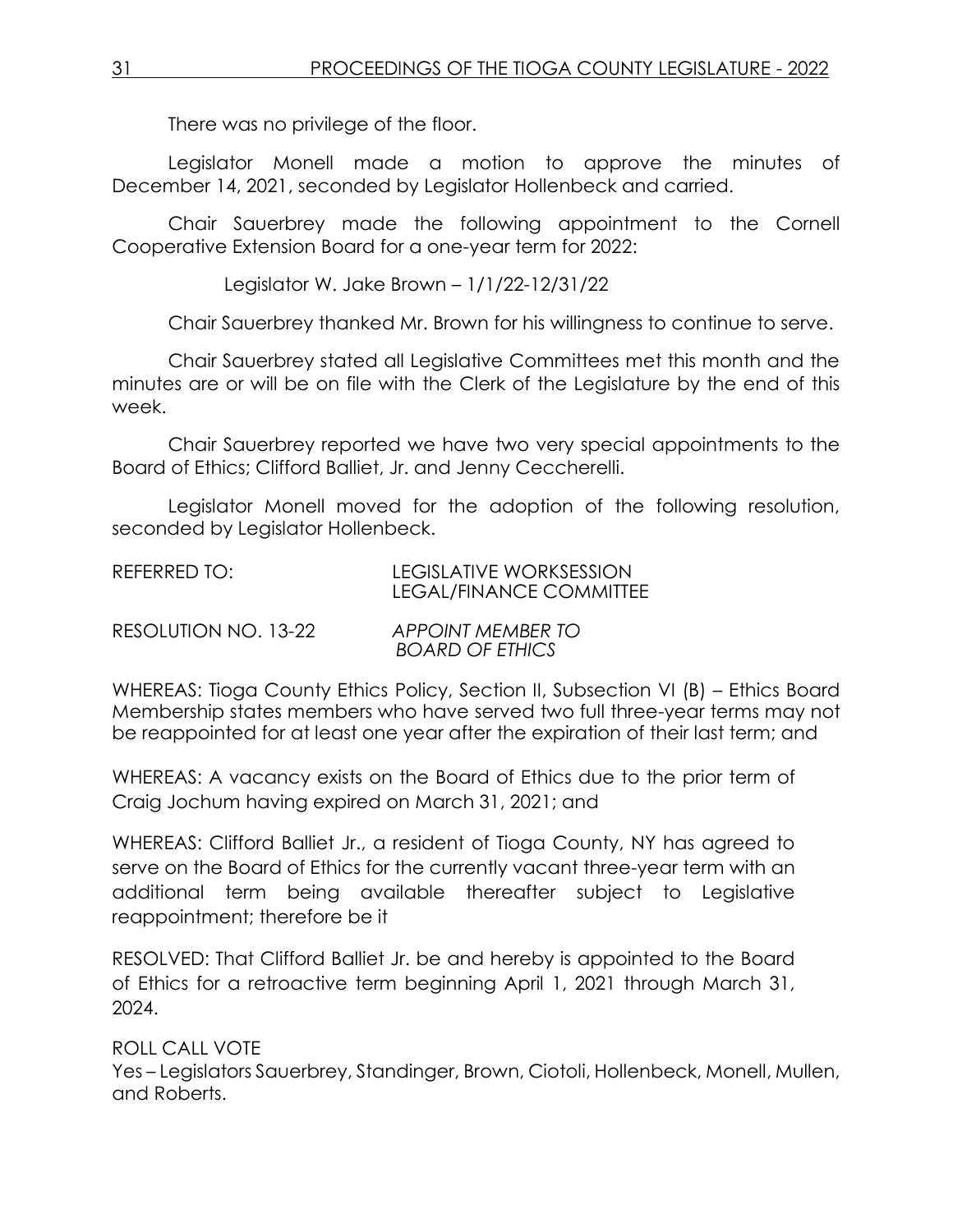No – None.

Absent – Legislator Weston.

RESOLUTION ADOPTED.

Legislator Monell moved for the adoption of the following resolution, seconded by Legislator Hollenbeck.

| REFERRED TO: | LEGISLATIVE WORKSESSION        |
|--------------|--------------------------------|
|              | <b>LEGAL/FINANCE COMMITTEE</b> |

RESOLUTION NO. 14-22 *APPOINT MEMBER TO BOARD OF ETHICS*

WHEREAS: Tioga County Ethics Policy, Section II, Subsection VI (A) excludes elected County Officials from serving on the Tioga County Board of Ethics and Section II, Subsection VI (B) allows members to serve for two full three-year terms; and

WHEREAS: The recent election of Ron Ciotoli to the position of County Legislator has created a vacancy on the Tioga Board of Ethics effective December 31, 2021; and

WHEREAS: Ron Ciotoli was appointed to continue an unexpired term which was set to expire on March 31, 2022; and

WHEREAS: Jenny Ceccherelli, a resident of Owego, NY has agreed to serve on the Board of Ethics and fill the unexpired term created by the resignation of Ron Ciotoli and continue with a new three-year term effective April 1, 2022 through March 31, 2025 with an additional term being available thereafter subject to Legislative reappointment; therefore be it

RESOLVED: That Jenny Ceccherelli be and hereby is appointed to the Board of Ethics to serve the remainder of an unexpired term retroactive to January 1, 2022 through March 31, 2022 and thereafter commence a new three-year term commencing April 1, 2022 through March 31, 2025.

#### ROLL CALL VOTE

Yes – Legislators Sauerbrey, Standinger, Brown, Ciotoli, Hollenbeck, Monell, Mullen, and Roberts.

No – None.

Absent – Legislator Weston.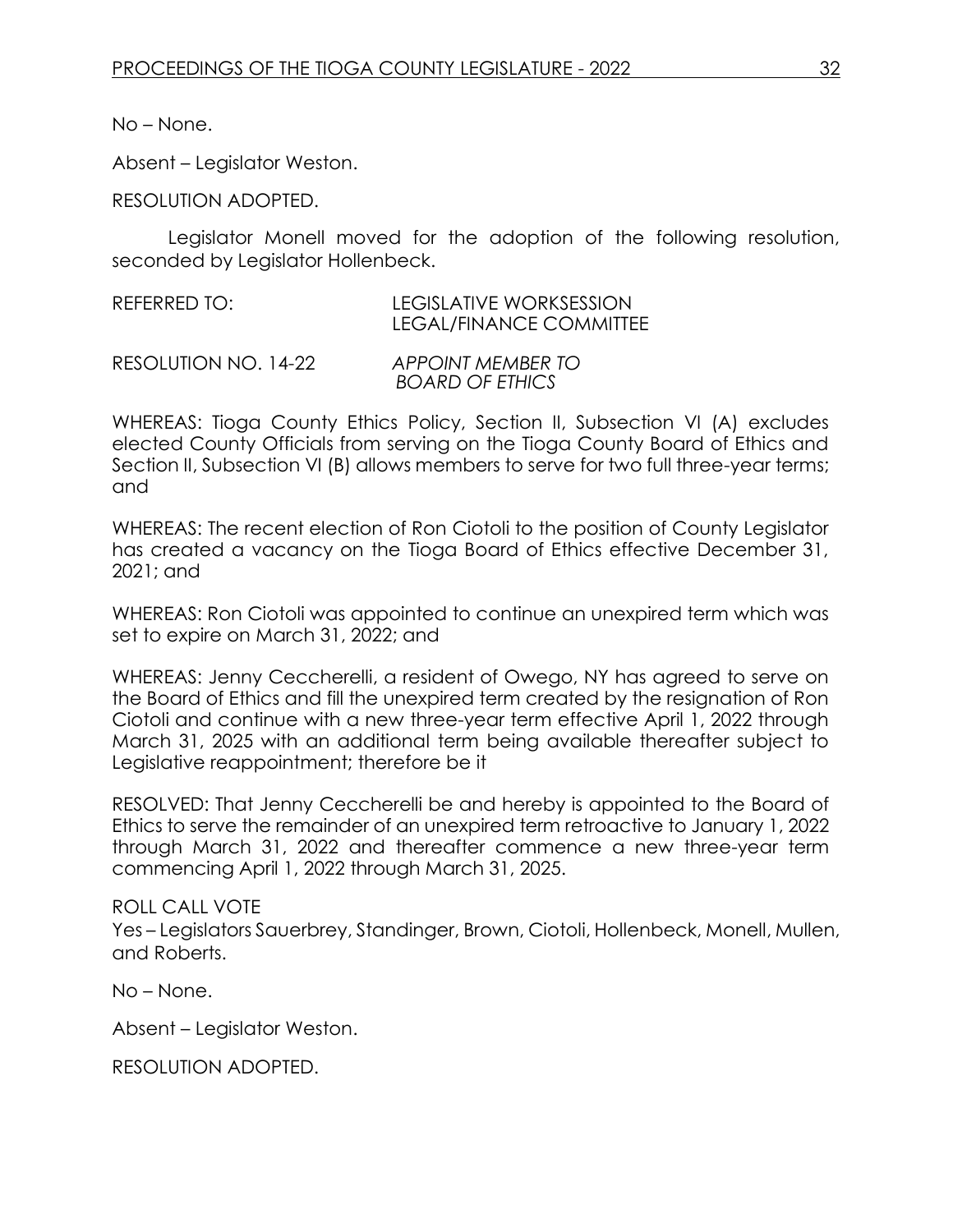County Attorney DeWind spoke. "The Board of Ethics is fairly important and it is one of these things where every government being able to ensure that their County representatives and elected officials are doing the right thing and for the right reasons is fundamental to our democracy. If we have seen anything over the past year, it's how that can go awry and lose public confidence in what we are trying to accomplish."

County Attorney DeWind presented copies of the certified resolutions to Mr. Balliet and Ms. Ceccherelli.

Chair Sauerbrey thanked Mr. Balliet and Ms. Ceccherelli for serving.

 Legislator Hollenbeck moved for the adoption of the following resolution, seconded by Legislator Monell.

| REFERRED TO:         | ED&P COMMITTEE                                                   |
|----------------------|------------------------------------------------------------------|
| RESOLUTION NO. 15-22 | RECOMMEND MEMBERS TO THE<br>SUSQUEHANNA HERITAGE AREA COMMISSION |

WHEREAS: Per Resolution 25-16, the Tioga County Legislature resolved that the Economic Development and Planning Committee recommend designees for the Municipal Representative and also the Advisory Board Member on the Susquehanna Heritage Area (SHA) Commission for the term of office of the County Legislative Chair who appoints said persons; and

WHEREAS: Currently Rebecca Maffei, Tioga County Tourism Director, and Abbey Ortu, Community Development Specialist of Economic Development and Planning, have been serving as the two (2) SHA Commission members; and

WHEREAS: Rebecca Maffei, Tioga County Tourism Director, and Abbey Ortu, Community Development Specialist of Economic Development and Planning, are willing to serve as the two (2) SHA Commission members; therefore be it

RESOLVED: That the Economic Development and Planning Committee recommend Rebecca Maffei, the Tioga County Tourism Director, continue to serve as the Municipal Representative and Abbey Ortu, Community Development Specialist, continue to serve as the Advisory Board member on the Susquehanna Heritage Area Commission for the term of office of the County Legislative Chair who appoints said person.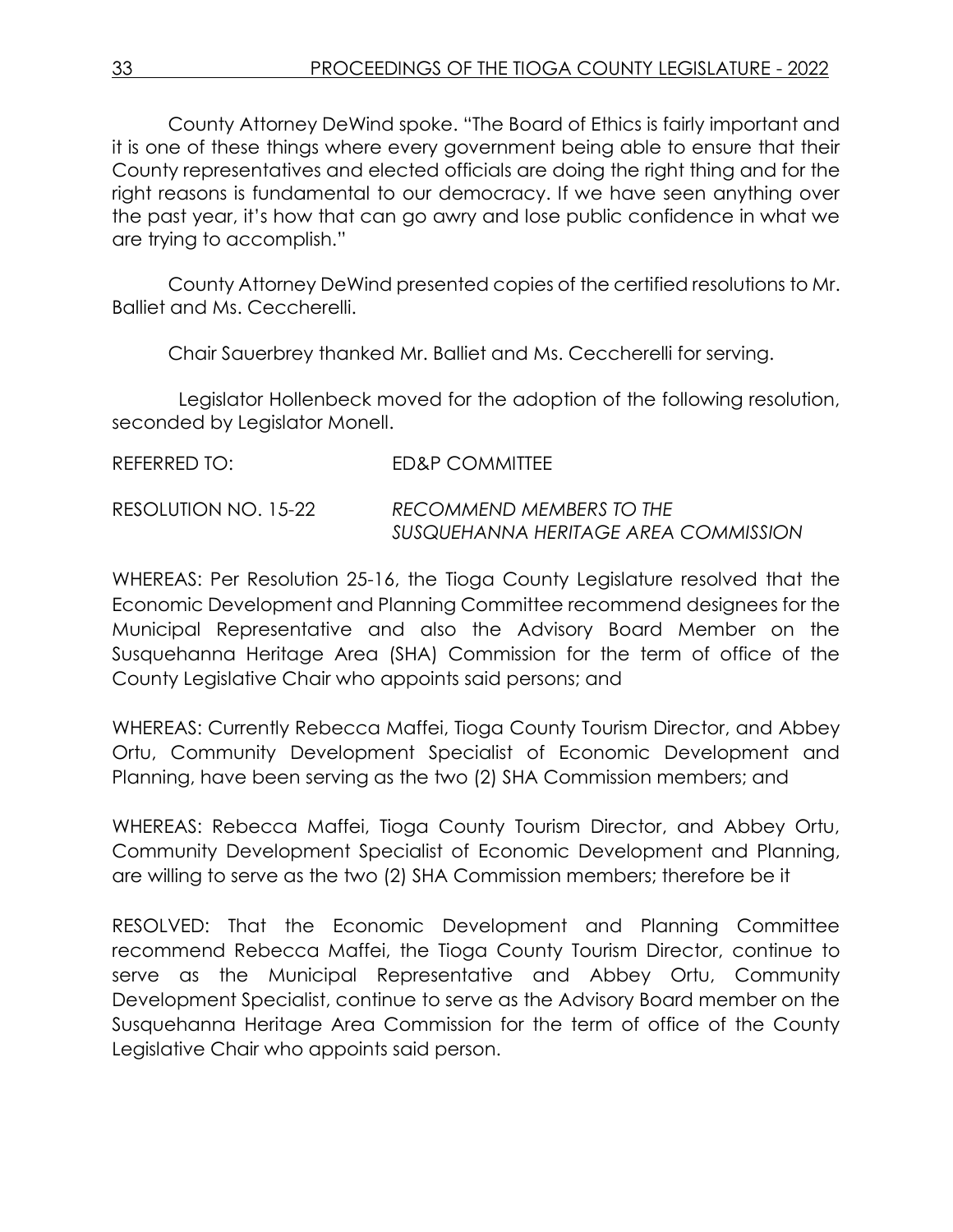ROLL CALL VOTE

Yes – Legislators Sauerbrey, Standinger, Brown, Ciotoli, Hollenbeck, Monell, Mullen, and Roberts.

No – None.

Absent – Legislator Weston.

RESOLUTION ADOPTED.

Legislator Monell moved for the adoption of the following resolution, seconded by Legislator Hollenbeck.

| REFERRED TO:         | <b>FINANCE COMMITTEE</b>              |
|----------------------|---------------------------------------|
| RESOLUTION NO. 16-22 | ERRONEOUS ASSESSMENT<br>TOWN OF TIOGA |

WHEREAS: An application for corrected tax roll for the year 2022 indicates that parcel #104.00-2-43.42 account #1800 in the Town of Tioga assessed to State of New York Mortgage on the 2022 tax roll of the Town of Tioga is erroneous in that New York State Mortgage is exempt upon purchase; and

WHEREAS: New York State Mortgage purchased the parcel on November 8, 2021; therefore be it

RESOLVED: That tax bill 1810 in the Town of Tioga be null and void; and be it further

RESOLVED: That the erroneous county tax of \$ 963.70 be charged to the proper account in the records of the County Treasurer; and be it further

RESOLVED: That the erroneous town tax of \$355.96 be charged back to the Town of Tioga; and be it further

RESOLVED: That the erroneous FIRE TAX of \$109.47 be charged back to the Tioga Fire District.

ROLL CALL VOTE

Yes – Legislators Sauerbrey, Standinger, Brown, Ciotoli, Hollenbeck, Monell, Mullen, and Roberts.

No – None.

Absent – Legislator Weston.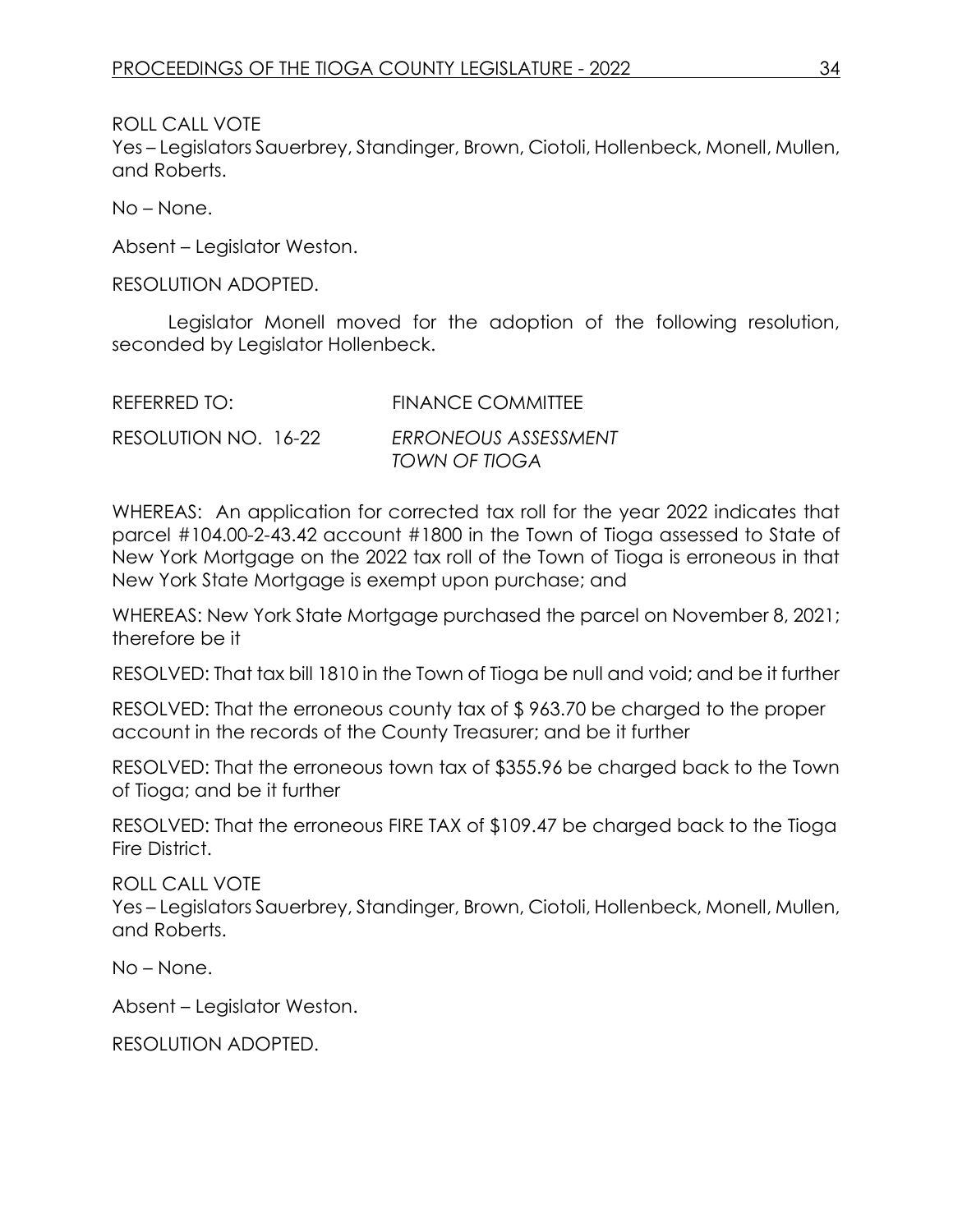Legislator Roberts moved for the adoption of the following resolution, seconded by Legislator Mullen.

| REFERRED TO:         | ADMINISTRATIVE SERVICES COMMITTEE      |
|----------------------|----------------------------------------|
| RESOLUTION NO. 17-22 | <b>AUTHORIZATION FOR PRIMARY PRINT</b> |
|                      | ADVERTISING WITH THE OWEGO PENNYSAVER  |

WHEREAS: The Tioga County Veterans' Service Agency spends thousands of dollars on advertising each year in order to make the veteran population in Tioga County aware of our services, events, and hours of operation with a goal of reaching every veteran household in Tioga County; and

WHEREAS: The Owego Pennysaver has a distribution of 60,000 households each week that includes all of Tioga County and those in the immediate surrounding areas, many of whom seek assistance from our Agency as well; and

WHEREAS: The County Purchasing and Payment Policy requires a gathering of 3 verbal quotes for any cumulative purchase from any one vendor of \$500-\$1,499, and 3 written quotes for any cumulative purchase from any one vendor of \$1500- \$4,999, but the Legislature by resolution can waive aforementioned quote requirements, and being that we advertise extensively with them each month of the year; therefore be it

RESOLVED: That the Veterans' Service Agency be allowed to make monthly purchases from the Owego Pennysaver for Year 2022 without the need for the required quotes as the Agency's primary advertising provider, in that they reach all of our targeted households in Tioga County and its immediate surrounding area, which none of their other competitors can accomplish.

#### ROLL CALL VOTE

Yes – Legislators Sauerbrey, Standinger, Brown, Ciotoli, Hollenbeck, Monell, Mullen, and Roberts.

No – None.

Absent – Legislator Weston.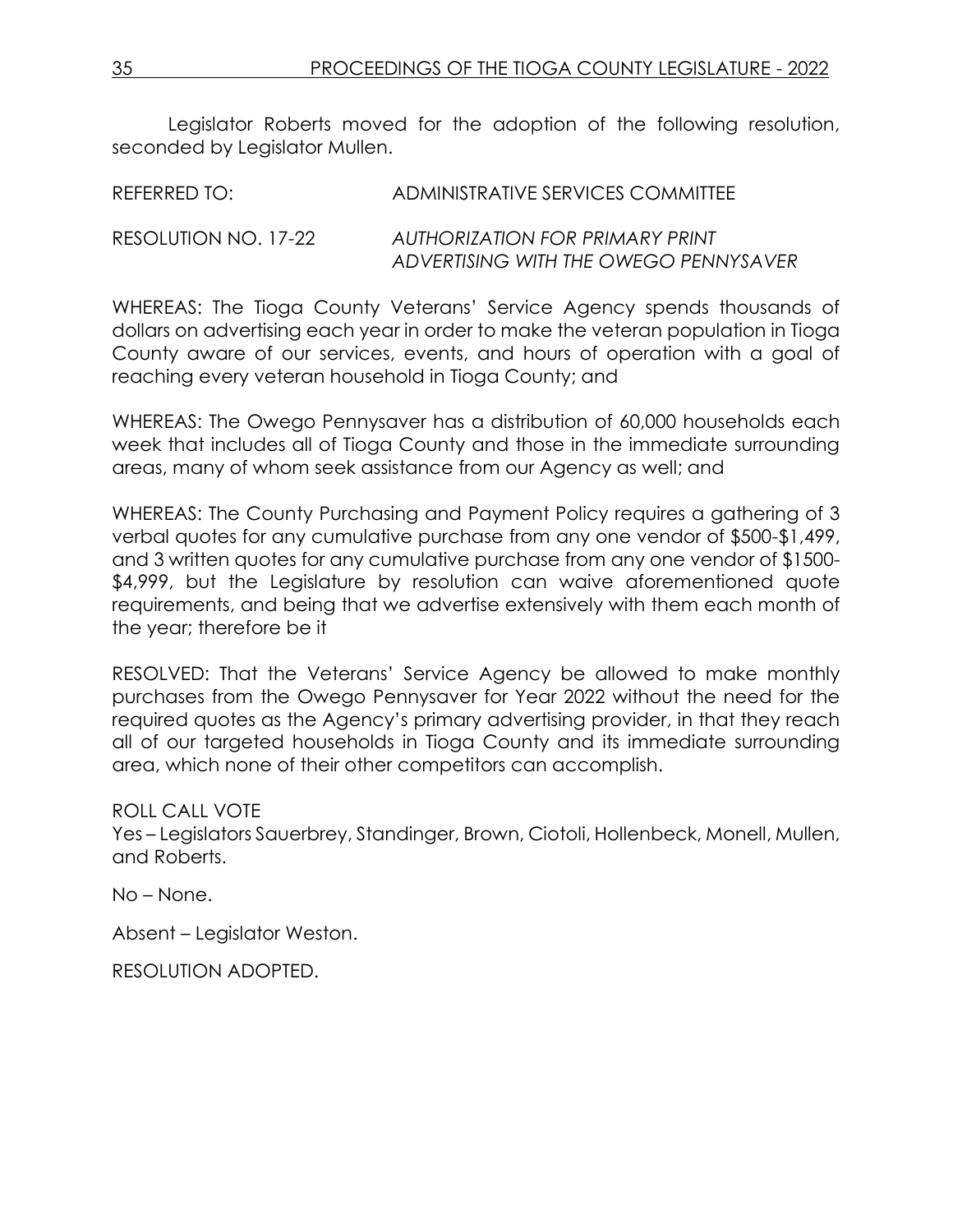Legislator Mullen moved for the adoption of the following resolution, seconded by Legislator Monell.

| REFERRED TO: | <b>FINANCE COMMITTEE</b> |
|--------------|--------------------------|
|              |                          |

RESOLUTION NO. 18-22 *PURCHASING QUOTE EXEMPTION FOR THE USE OF LOCAL NEWSPAPERS, BILLBOARDS & RADIO ADVERTISING FOR TIOGA COUNTY DEPARTMENTS*

WHEREAS: Tioga County spends thousands of dollars on newspaper, billboard and radio advertising each year in order to make Tioga County residents aware of public announcements, services, events, department hours, etc.; and

WHEREAS: The County Purchasing and Payment Policy requires a gathering of three quotes for any cumulative purchase from any one vendor exceeding \$500.00; and

WHEREAS: Tioga County Departments utilize all local advertising agencies during the course of the year. The local agencies offer the best option for reaching out to Tioga County residents. Having all options available to departments will ease the purchasing process; and

WHEREAS: Section XIII of The County Purchasing and Payment Policy states that an exemption may be granted under any of the following circumstances, one including to be determined as sufficient justification by the Legislature; therefore be it

RESOLVED: That Tioga County Departments be allowed to advertise as needed with Local Newspaper, Billboard and Radio agencies without acquiring three quotes. Agencies include Park Outdoor Advertising of New York, Owego Pennysaver, Morning Times, Tioga County Courier, Press & Sun-Bulletin (Gannett CNY Newspapers) and Radigan Broadcasting Group.

ROLL CALL VOTE Yes – Legislators Sauerbrey, Standinger, Brown, Ciotoli, Hollenbeck, Monell, Mullen, and Roberts.

No – None.

Absent – Legislator Weston.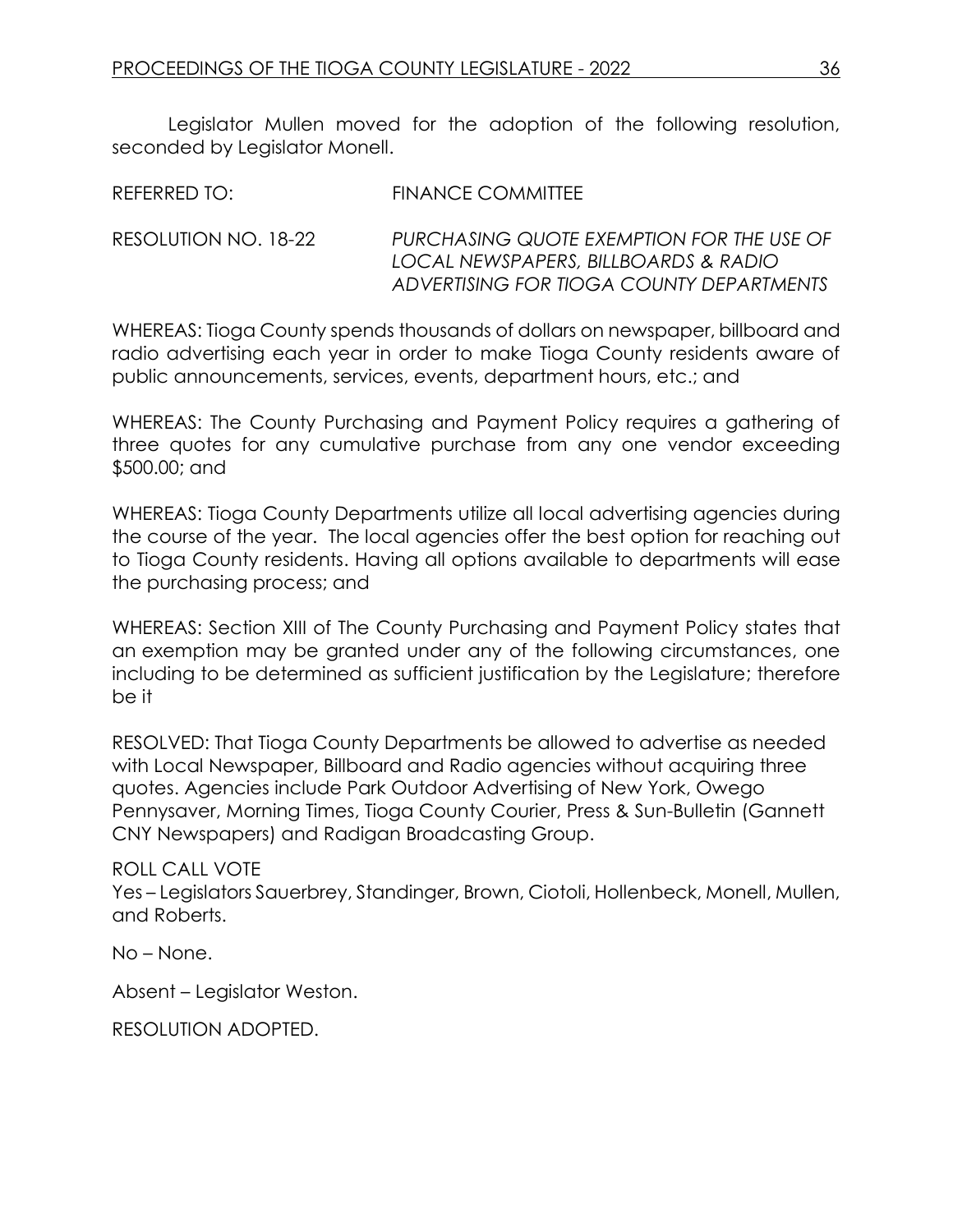Legislator Hollenbeck moved for the adoption of the following resolution, seconded by Legislator Roberts.

REFERRED TO: FD&P COMMITTEE

RESOLUTION NO. 19-22 *RESOLUTION TO ENTER CONSULTANT CONTRACT FOR MUNICIPAL SOLAR PROJECTS BEST PRACTICES AND POLICIES*

WHEREAS: The Sustainability Manager and Planning Director submitted a Request for Proposal (RFP) for the development of Municipal Solar Development Best Practices and Policies; and

WHEREAS: Three firms responded to the RFP with scope of services and associated costs; and

WHEREAS: The Sustainability Manager and Planning Director created a committee to rank the submissions and this committee consisting of Sustainability Manager, Planning Director, Economic Development & Planning Director, Tioga County IDA Executive Administrator, and IDA Board member ranked MRB Group's proposal as the best; therefore be it

RESOLVED: That the Tioga County Legislature does hereby authorize the Sustainability Manager to enter into a contract with MRB Group to perform Municipal Solar Projects Practices and Policies not to exceed \$31,500 from Solid Waste Appropriation account A8160 540140, and authorizes the Tioga County Legislative Chair to sign all related contract paperwork, contingent upon review and approval of the County Attorney.

ROLL CALL VOTE

Yes – Legislators Sauerbrey, Standinger, Brown, Ciotoli, Hollenbeck, Monell, Mullen, and Roberts.

No – None.

Absent – Legislator Weston.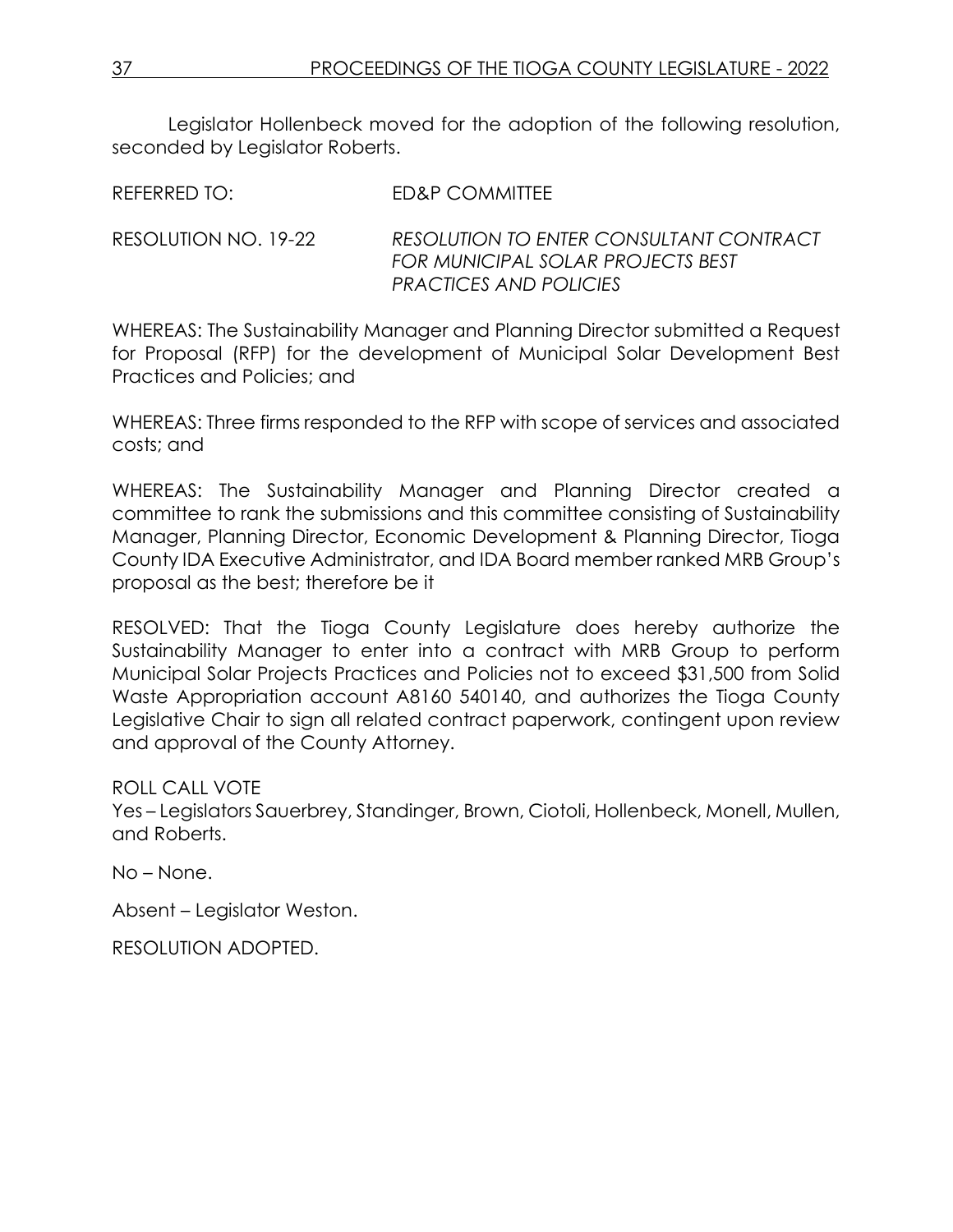Legislator Mullen moved for the adoption of the following resolution, seconded by Legislator Roberts.

| REFERRED TO:         | <b>PUBLIC SAFETY COMMITTEE</b>                                                                                                                                                                                           |
|----------------------|--------------------------------------------------------------------------------------------------------------------------------------------------------------------------------------------------------------------------|
| RESOLUTION NO. 20-22 | RESOLUTION TO APPROVE A SOLE SOURCE<br>CONTRACT AND MAINTENANCE<br>AGREEMENT BETWEEN THE TIOGA COUNTY<br>PROBATION DEPARTMENT AND AUTOMON LLC TO<br>PROVIDE SOFTWARE AND MAINTENANCE OF THE<br>CASELOAD EXPLORER PRODUCT |

WHEREAS: The Tioga County Legislature has approved contracts between Tioga County Probation Department and AutoMon, LLC since 2008; and

WHEREAS: AutoMon, LLC has changed their contract status with New York State, therefore the Tioga County Legislature is approving that the Probation Department can contract with AutoMon, LLC as a sole source provider of Caseload Explorer, a software program that meets the qualifications of 9 NYCRR 345, which mandates Probation Departments to use a software program that automatically sends Presentence Investigation completed in the software program to the DCJS PSI Repository in Albany, NY. Caseload Explorer software is the only software in New York State that meets this criteria; and

WHEREAS: AutoMon, LLC has summited their yearly Maintenance Agreement to Tioga County Probation which consists of the base charge of \$5,046.04, plus a fee of \$247.11 per user. Probation has 17 registered users of the software, so the total cost for basic software maintenance for 2022 is \$9,246.91; therefore be it

RESOLVED: That the Probation Director is approved to contract with AutoMon, LLC as a sole source provider for software and maintenance costs in 2022 for Caseload Explorer and Ce Assessments in the amount of \$9,246.91.

ROLL CALL VOTE Yes – Legislators Sauerbrey, Standinger, Brown, Ciotoli, Hollenbeck, Monell, Mullen, and Roberts.

No – None.

Absent – Legislator Weston.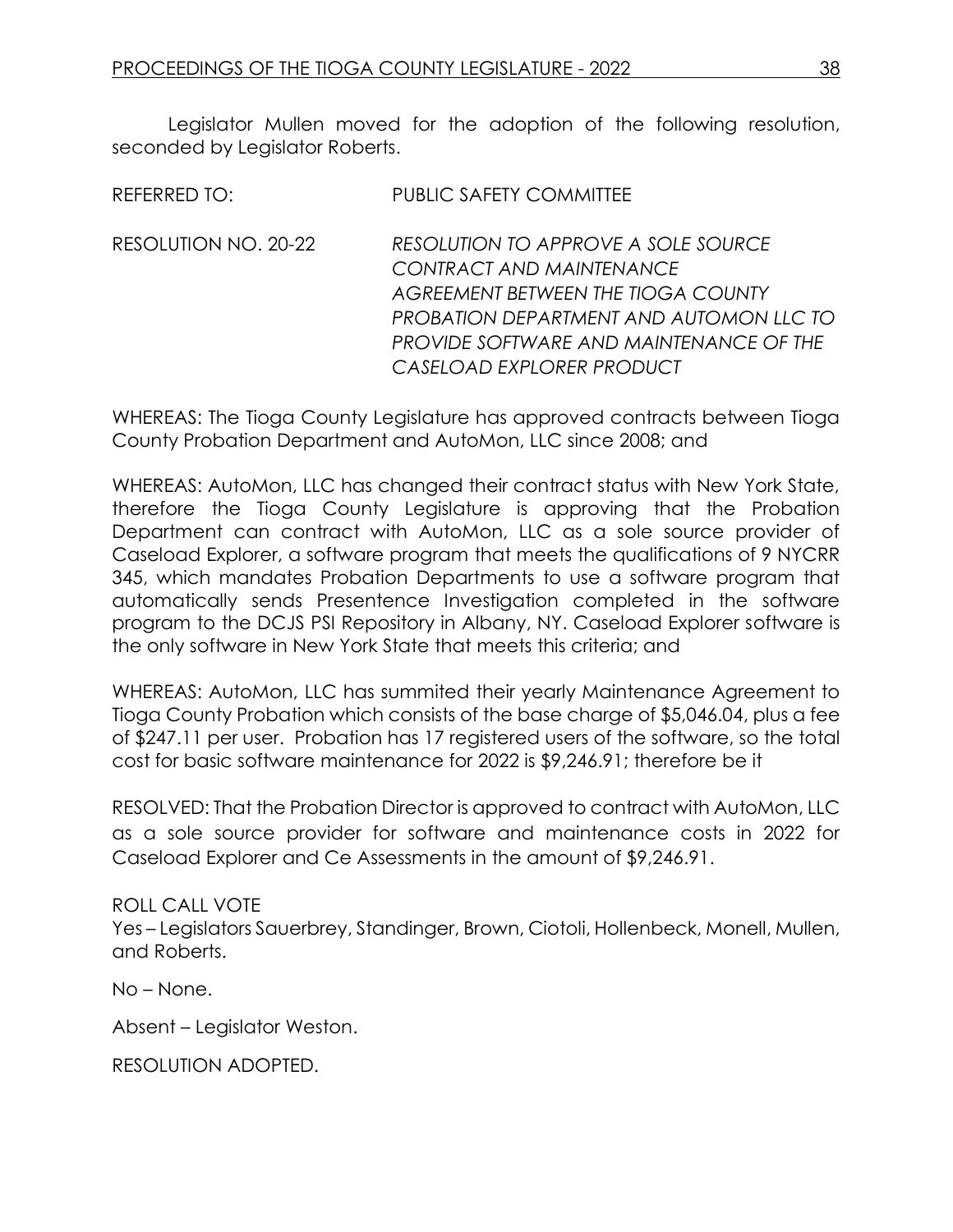Legislator Mullen moved for the adoption of the following resolution, seconded by Legislator Roberts.

RESOLUTION NO. 21-22 *AUTHORIZING LEGISLATIVE CHAIR SIGNATURE ON NY TIOGA III, LLC PAYMENT IN LIEU OF TAX AGREEMENT*

WHEREAS: NY Tioga III, LLC has submitted a Notice of Intent to the Town of Tioga that it plans to build and operate a "Solar Energy System" with an expected total capacity of approximately 5.0 Megawatts AC; and

WHEREAS: The project location is situated at 3167 State Route 17C, tax map #137.00-3-17, Town of Tioga, County of Tioga, State of New York; and

WHEREAS: The Taxing Jurisdiction is defined as the Town of Tioga, the Tioga Central School District and The County of Tioga; and

WHEREAS: The Taxing Jurisdiction has not opted out of Real Property Tax Law (RPTL) Section 487; and

WHEREAS: The Taxing Jurisdiction has indicated its intent to require Payment in Lieu of Taxes (PILOT) Agreements with NY Tioga III, LLC; and

WHEREAS: Pursuant to RPTL 487, the Taxing Jurisdiction has agreed to place the project as exempt upon the assessment rolls of the Taxing Jurisdiction; and

WHEREAS: NY Tioga III, LLC has agreed to make annual lump sum payments to the Taxing Jurisdiction in lieu of real property taxes for a period of fifteen (15) consecutive fiscal tax years; and

WHEREAS: Such fifteen (15) year term shall commence on the first taxable status date selected by NY Tioga III, LLC following the commencement of the construction of the project, and shall end by the fifteenth fiscal year following; and

WHEREAS: The first annual payment shall be in the aggregate amount of \$4,000 per built out Megawatt AC of capacity, and thereafter annual payments shall escalate by one and one half (1.5 %) percent per year; and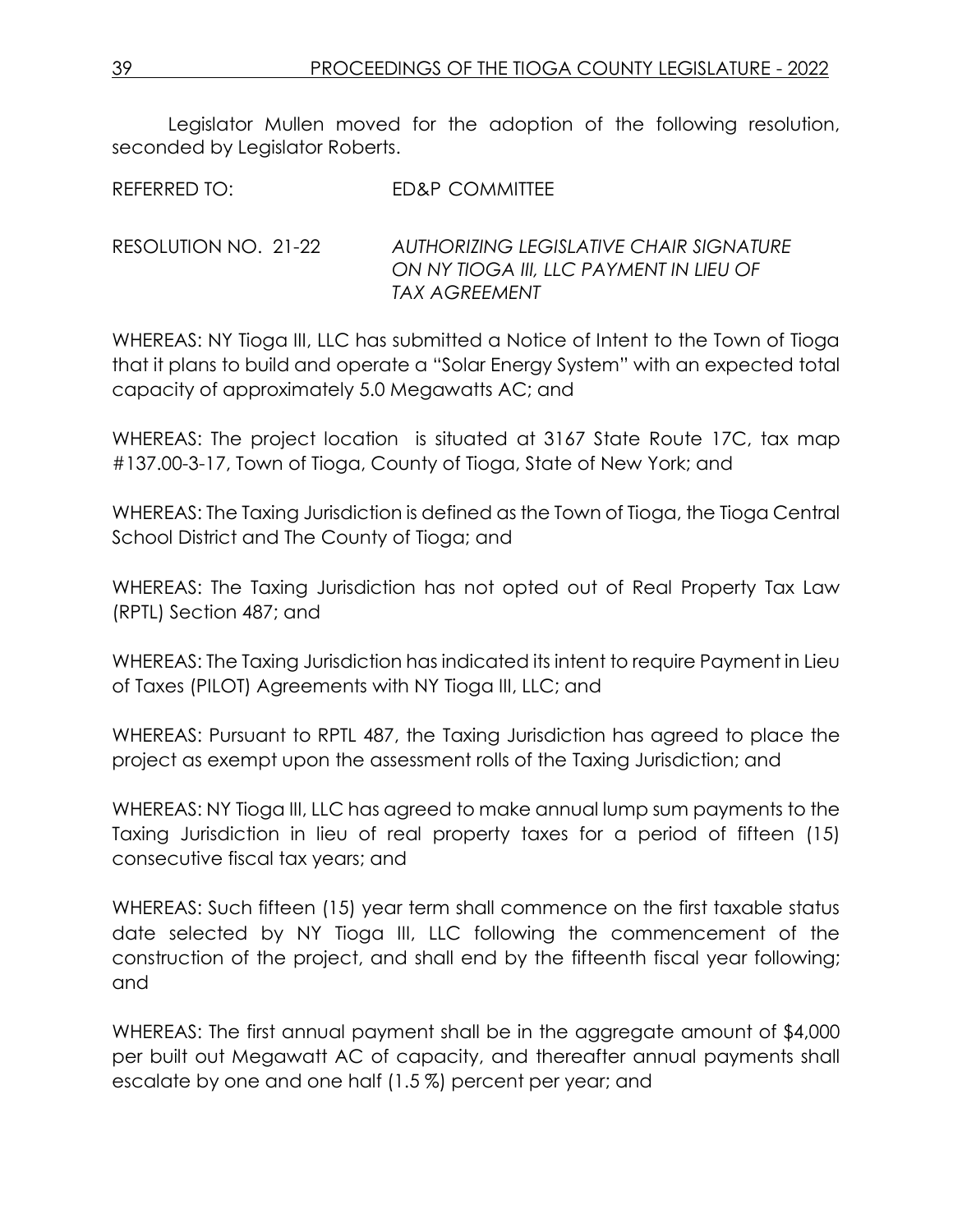WHEREAS: The annual payments for the Taxing Jurisdiction shall be made payable to the Town of Tioga and mailed to the Town of Tioga and are due no later than January 15<sup>th</sup> of each year; and

WHEREAS: The Town of Tioga shall be responsible for distributing the annual payments to the Tioga Central School District and the County of Tioga; and

WHEREAS: The Taxing Jurisdictions have agreed that the said payments shall be disbursed to the Town of Tioga, Tioga Central School District and County of Tioga in equal portions; therefore be it

RESOLVED: That the Tioga County Legislature agrees to authorize the Legislative Chair to sign the Payment in Lieu of Tax Agreement between NY Tioga III, LLC, and the Town of Tioga, Tioga Central School District and Tioga County.

ROLL CALL VOTE

Yes – Legislators Sauerbrey, Standinger, Brown, Ciotoli, Hollenbeck, Monell, Mullen, and Roberts.

No – None.

Absent – Legislator Weston.

RESOLUTION ADOPTED.

Legislator Mullen moved for the adoption of the following resolution, seconded by Legislator Standinger.

| REFERRED TO:         | <b>PUBLIC SAFETY COMMITTEE</b>                                                                                                                                  |
|----------------------|-----------------------------------------------------------------------------------------------------------------------------------------------------------------|
| RESOLUTION NO. 22-22 | AUTHORIZE THE SUBMISSION OF STATEWIDE<br>INTEROPERABLE COMMUNICATIONS FORMULA<br><b>GRANT (SICG 21) APPLICATION 2021</b><br><b>OFFICE OF EMERGENCY SERVICES</b> |

WHEREAS: The Office of Homeland Security and Emergency Services has issued a Statewide Interoperable Communications Formula Grant 2021. The grant will be used for upgrading the radio communications in the county and there is no local share associated with said grant; and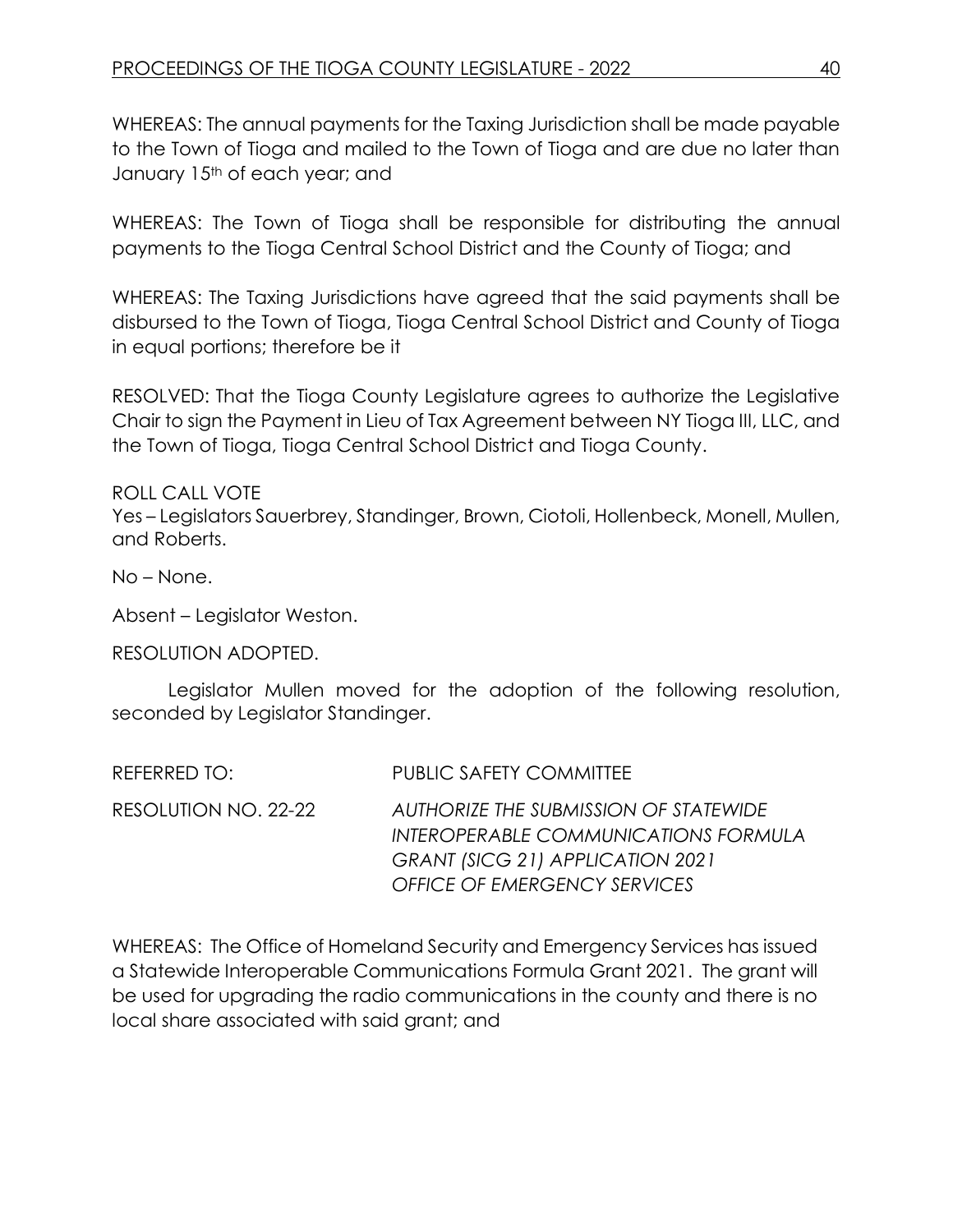WHEREAS: County Policy #47 requires that permission be obtained prior to submitting said application; therefore be it

RESOLVED: That the Tioga County Office of Emergency Services be authorized to submit the Statewide Interoperable Communications Formula Grant application 2021.

ROLL CALL VOTE

Yes – Legislators Sauerbrey, Standinger, Brown, Ciotoli, Hollenbeck, Monell, Mullen, and Roberts.

No – None.

Absent – Legislator Weston.

RESOLUTION ADOPTED.

Legislator Mullen moved for the adoption of the following resolution, seconded by Legislator Monell.

| REFERRED TO:         | <b>PUBLIC SAFETY COMMITTEE</b><br><b>FINANCE/LEGAL COMMITTEE</b>                                                                             |
|----------------------|----------------------------------------------------------------------------------------------------------------------------------------------|
| RESOLUTION NO. 23-22 | AMEND RESOLUTION # 291-19<br><b>AUTHORIZE AMENDED AGREEMENT</b><br>WITH MOTOROLA SOLUTIONS<br><b>CHANGE ORDER #2</b><br>EMERGENCY MANAGEMENT |

WHEREAS: Resolution #291-19 authorized the Director of Emergency Services to enter into an agreement with Motorola Solutions for a P25 Phase 1 Digital Simulcast Trunked Radio System at an amount not to exceed \$9,620,000; and

WHEREAS: With the progression of the radio project it was recommended that we add additional tower sites, equipment and convert to a P25 Phase 2 Digital Simulcast Trunked Radio System as it has been determined that this would provide more ample radio coverage; and

WHEREAS: The additional cost would not exceed \$3,100,000; therefore be it

RESOLVED: That the County Legislature hereby authorizes an agreement with Motorola Solutions, 500 West Monroe Street, 44th Floor, Chicago, IL 60661 for a P25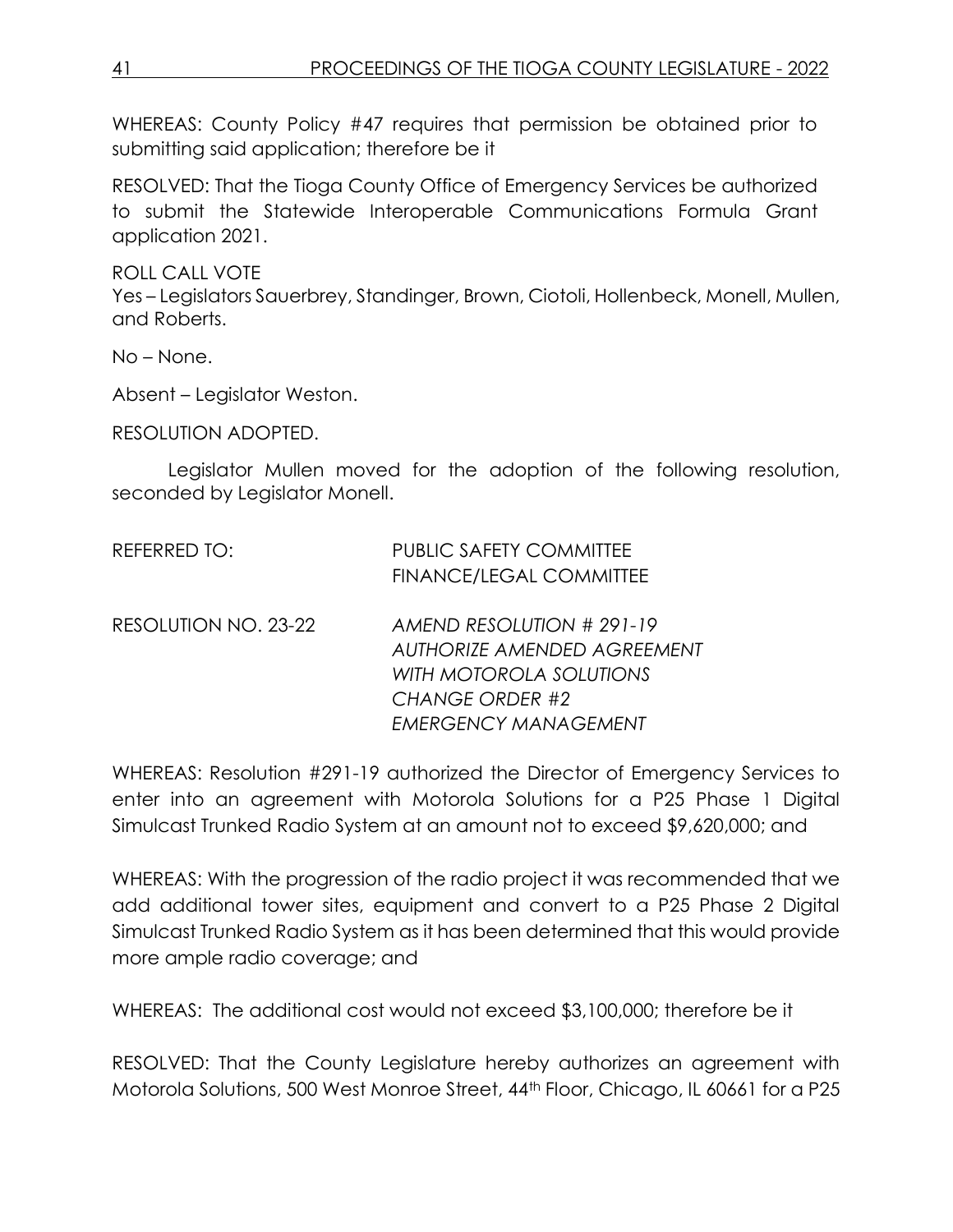Phase 2 Digital Simulcast Trunked Radio System for the Office of Emergency Services for a period of December 20, 2019 through December 20, 2024; and be it further

RESOLVED: That the County will utilize available grant funding as the initial payment under the terms and conditions of the contract and will continue to seek and use grant funding for the project at which time the County may bond or lease for the balance of the project cost. In the event that the County does not receive the anticipated grant funding for this project, or the remaining funds are not locally appropriated, the contract may be terminated without further obligation and any balance applied toward other equipment at the County's option; and be it further

RESOLVED: That the Chairwoman of the Legislature is authorized to execute any such agreements, documents, or papers, approved as to form by the County Attorney, as may be necessary to implement the intent and purpose of this resolution.

Chair Sauerbrey spoke. "This is a change order to an agreement that the Legislature made in 2019 with Motorola for our interoperable communications project."

Legislator Roberts spoke. "I will be abstaining, as I am new and I do not have enough information."

ROLL CALL VOTE

Yes – Legislators Sauerbrey, Standinger, Brown, Ciotoli, Hollenbeck, Monell, and Mullen.

Abstention – Legislator Roberts.

No – None.

Absent – Legislator Weston.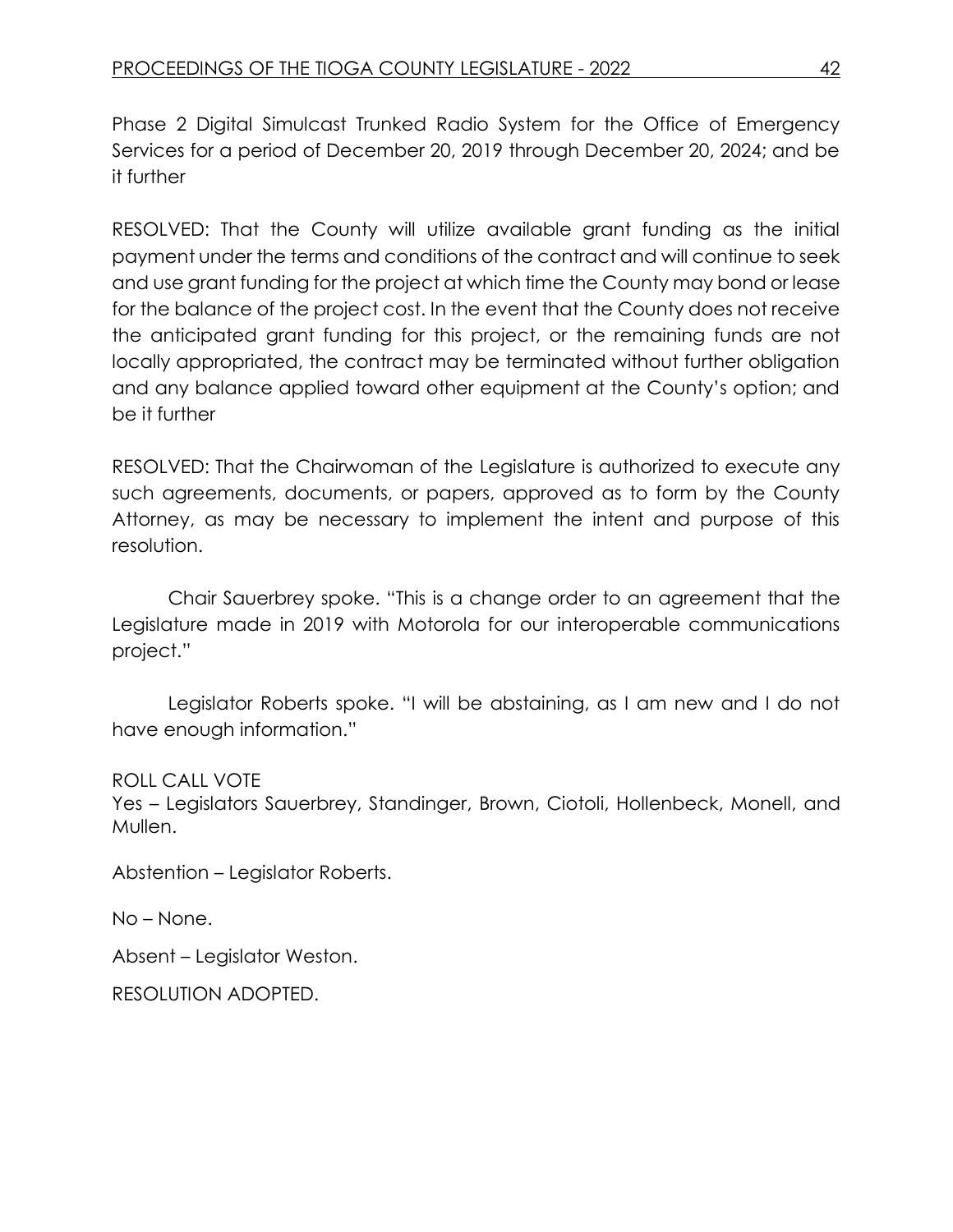Legislator Standinger moved for the adoption of the following resolution, seconded by Legislator Mullen.

| REFERRED TO:         | <b>PUBLIC WORKS COMMITTEE</b>                                           |
|----------------------|-------------------------------------------------------------------------|
| RESOLUTION NO. 24-22 | AWARD DESIGN SERVICES TO<br>DELTA ENGINEERS FOR HVAC<br>CONTROLS AT HHS |

WHEREAS: Tioga County has budgeted for replacement of the HVAC controls at the HHS Building; and

WHEREAS: The Commissioner of Public Works received a proposal for design services for this project from Delta Engineers, Endwell, NY; and

WHEREAS: The proposal for the design phase of the project is \$66,000.00; therefore be it

RESOLVED: That the Tioga County Legislature approve the proposal for design services of the HVAC Controls Replacement at the HHS Building for Delta Engineers not to exceed \$66,000.00 to be paid out of the following account:

H1621.520926 HVAC Control System

ROLL CALL VOTE

Yes – Legislators Sauerbrey, Standinger, Brown, Ciotoli, Hollenbeck, Monell, Mullen, and Roberts.

No – None.

Absent – Legislator Weston.

RESOLUTION ADOPTED.

Legislator Standinger moved for the adoption of the following resolution, seconded by Legislator Mullen.

REFERRED TO: PUBLIC WORKS COMMITTEE

RESOLUTION NO. 25-22 *AWARD DESIGN SERVICES TO DELTA ENGINEERS FOR CHILLER REPLACEMENT AT PSB*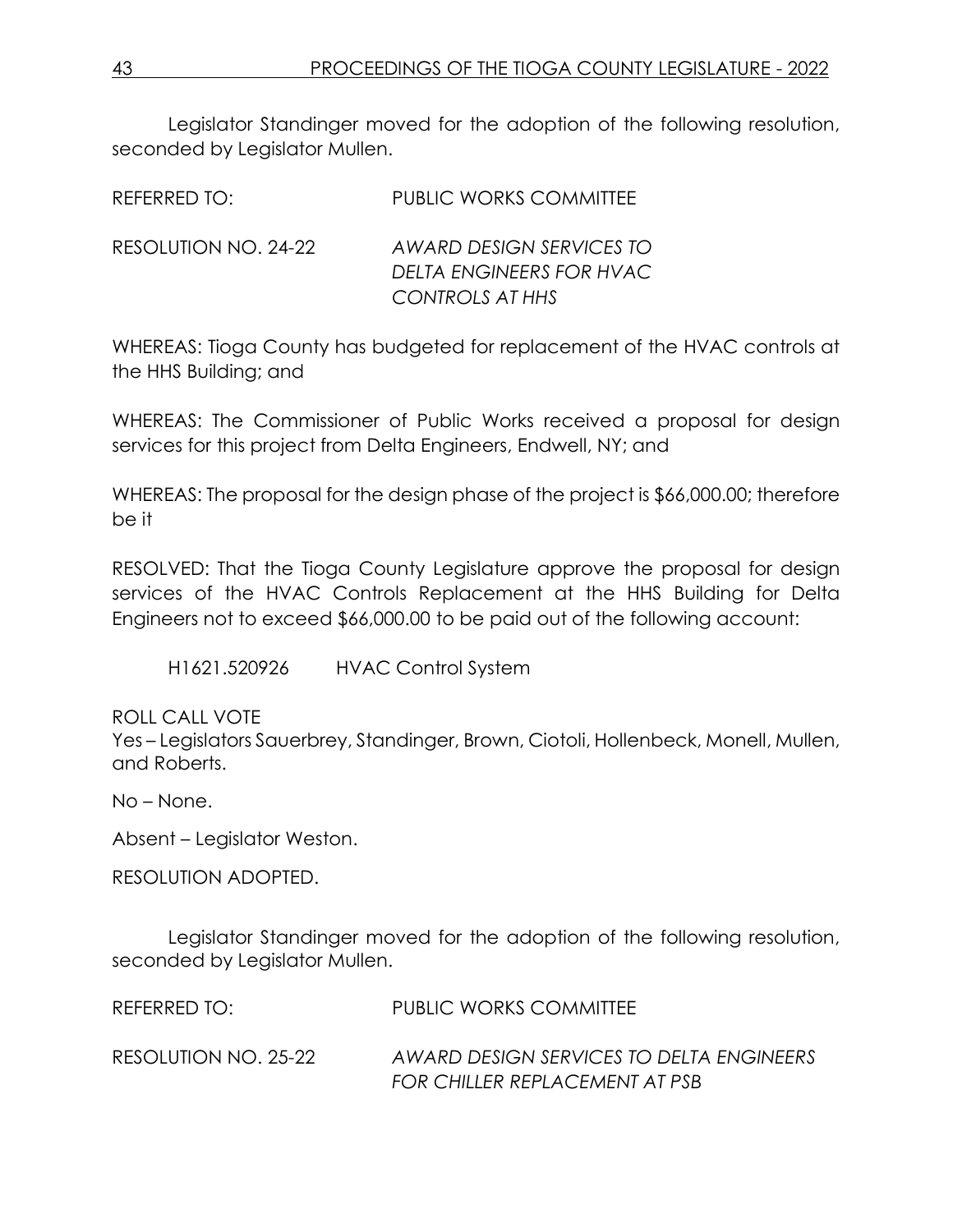WHEREAS: Tioga County has budgeted for the replacement of the chiller at the Public Safety Building; and

WHEREAS: The Commissioner of Public Works received a proposal for design services for this project from Delta Engineers, Endwell, NY; and

WHEREAS: The Tioga County Legislature has granted the utilization of American Recovery Plan Act (ARPA) Funds in total of \$400,000.00 to cover the upgrade of the chiller system for the Public Safety Building under the ARPA Provision of Governmental Services; and

WHEREAS: The proposal for the design phase of the project is \$75,000.00; therefore be it

RESOLVED: That the Tioga County Legislature approve the proposal for design services of the Chiller Replacement at PSB for Delta Engineers not to exceed \$75,000.00 to be paid out of the following account:

H1620 520926 M7674 ARPA HVAC Control System

ROLL CALL VOTE

Yes – Legislators Sauerbrey, Standinger, Brown, Ciotoli, Hollenbeck, Monell, Mullen, and Roberts.

No – None.

Absent – Legislator Weston.

RESOLUTION ADOPTED.

Legislator Standinger moved for the adoption of the following resolution, seconded by Legislator Monell.

| REFERRED TO:         | HEALTH & HUMAN SERVICES COMMITTEE<br><b>FINANCE COMMITTEE</b>                    |
|----------------------|----------------------------------------------------------------------------------|
| RESOLUTION NO. 26-22 | RE-ESTABLISH PRIOR YEAR 2021<br>UNSPENT FUNDS FOR 2022 BUDGET<br>SOCIAL SERVICES |

WHEREAS: NYS has not billed the Department of Social Services for the local share of Secure Detention Services for 2015 through 2020; and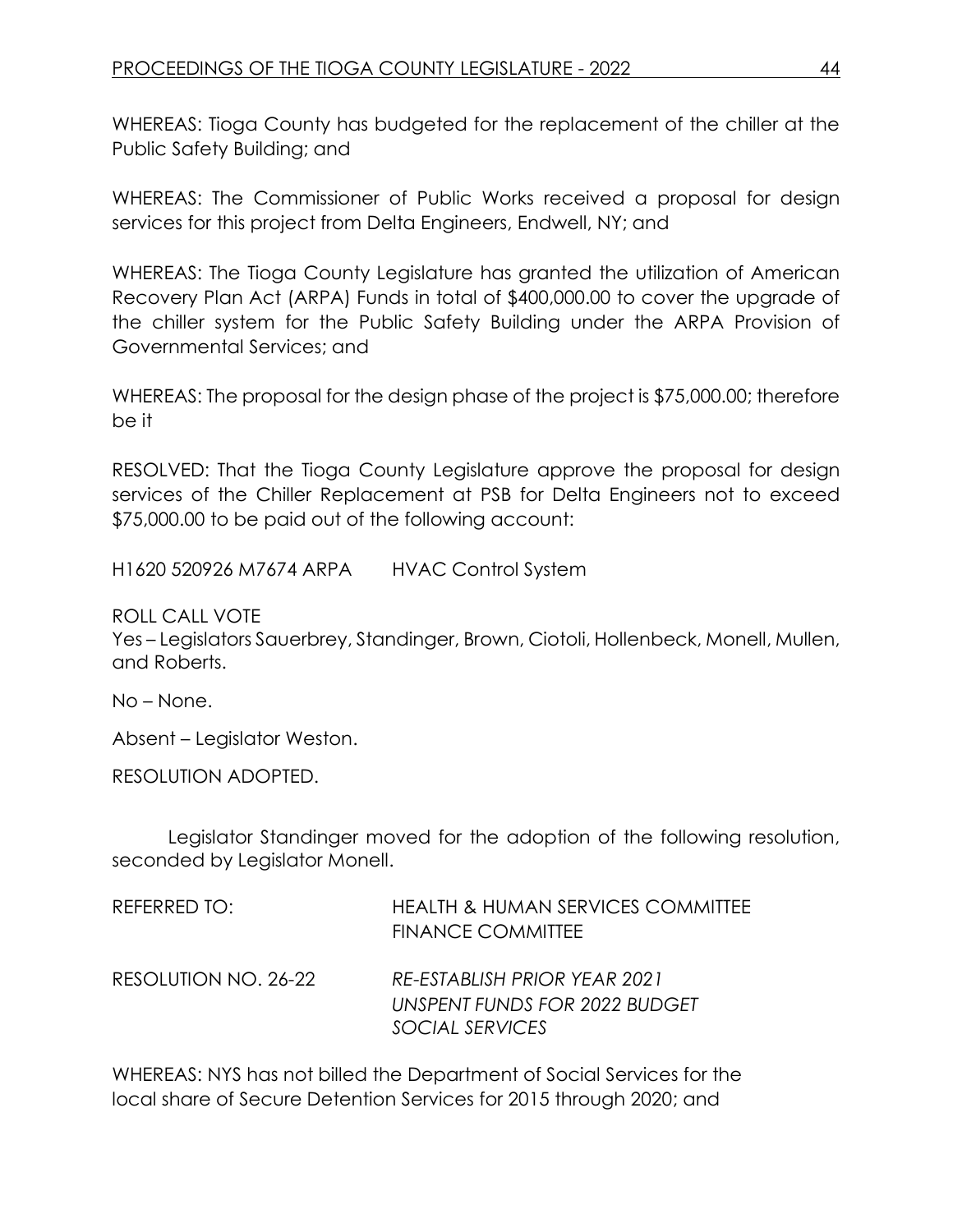WHEREAS: The Department of Social Services has estimated the amount of unbilled services to be \$191,228; and

WHEREAS: Re-establishment of prior year funds requires Legislative approval; therefore be it

RESOLVED: That the following account and amount are re-established and the 2022 budget is amended.

A6010.540487 JD Program Expense \$ 191,228.00

ROLL CALL VOTE

Yes – Legislators Sauerbrey, Standinger, Brown, Ciotoli, Hollenbeck, Monell, Mullen, and Roberts.

No – None.

Absent – Legislator Weston.

RESOLUTION ADOPTED.

Legislator Standinger moved for the adoption of the following resolution, seconded by Legislator Monell.

| REFERRED TO:         | <b>HEALTH &amp; HUMAN SERVICES COMMITTEE</b><br><b>FINANCE COMMITTEE</b> |
|----------------------|--------------------------------------------------------------------------|
| RESOLUTION NO. 27-22 | RE-ESTABLISH PRIOR YEAR 2021                                             |
|                      | <b>CAPITAL EQUIPMENT FUNDS</b>                                           |
|                      | AMEND 2022 BUDGET                                                        |
|                      | SOCIAL SERVICES                                                          |

WHEREAS: Tioga County Social Services ordered 4 vehicles utilizing 2021 budgeted monies. Due to COVID production delays, the vehicles will not be received prior to the closing of the budget year 2021; and

WHEREAS: 2021 Capital Equipment funds and related revenues need to be reestablished and the 2022 budget increased accordingly; therefore be it

RESOLVED: That Capital Equipment Cars/Truck account H6010 521060 be reestablished with 2021 money in the amount of \$73,461.72 and the 2022 budget be increased accordingly.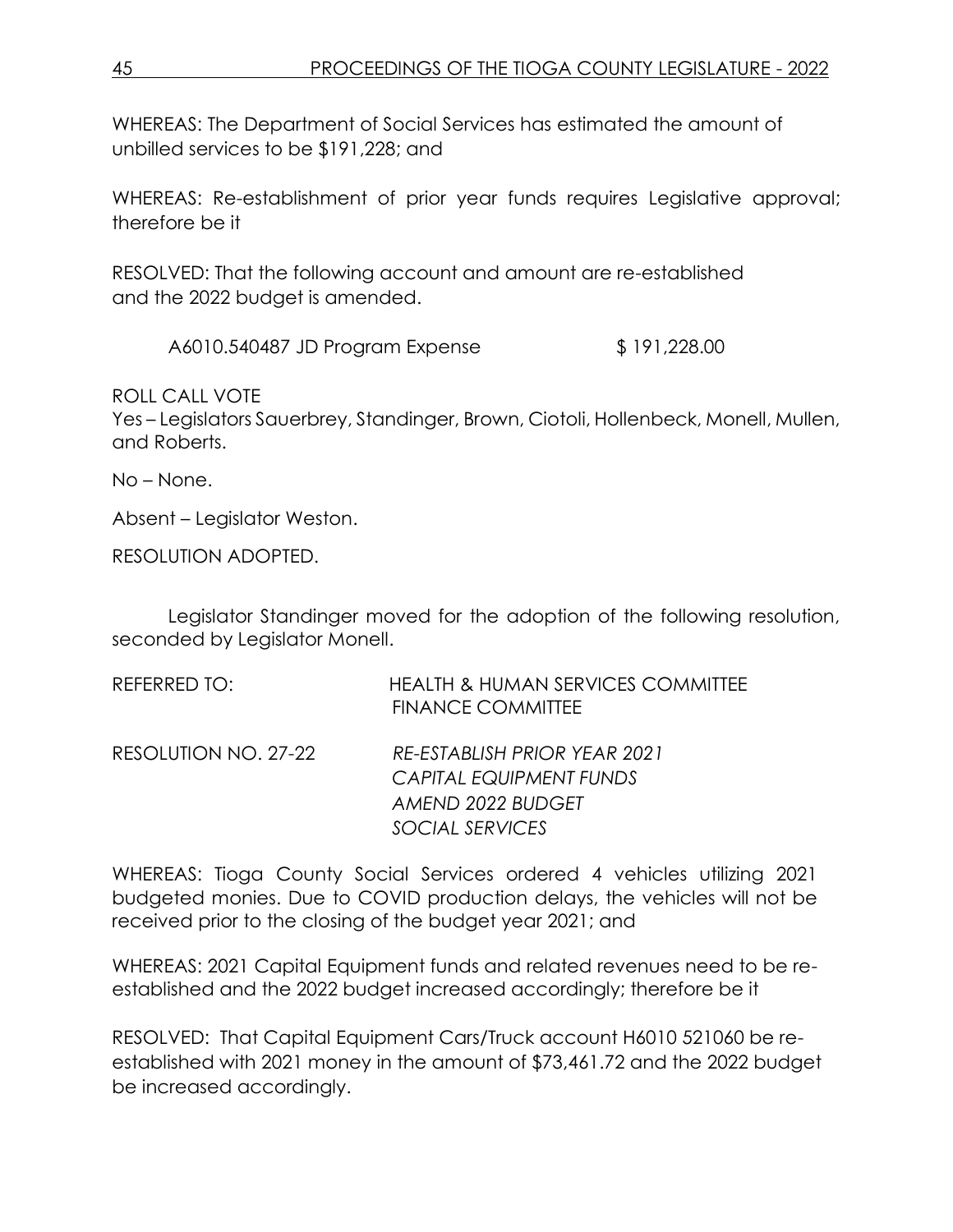| H6010 521060 Cars/Truck |                                                            | \$73,461.72 |
|-------------------------|------------------------------------------------------------|-------------|
|                         | H6010 436100 State Aid-Social Services Admin               | \$14,692.34 |
|                         | H6010 446100 Federal Aid-Social Services-Admin \$36,730.86 |             |

ROLL CALL VOTE

Yes – Legislators Sauerbrey, Standinger, Brown, Ciotoli, Hollenbeck, Monell, Mullen, and Roberts.

No – None.

Absent – Legislator Weston.

RESOLUTION ADOPTED.

Legislator Standinger moved for the adoption of the following resolution, seconded by Legislator Monell.

| REFERRED TO:         | <b>HEALTH &amp; HUMAN SERVICES COMMITTEE</b><br><b>FINANCE COMMITTEE</b> |
|----------------------|--------------------------------------------------------------------------|
| RESOLUTION NO. 28-22 | TRANSFER OF FUNDS                                                        |
|                      | 2021 BUDGET MODIFICATION                                                 |
|                      | <b>MENTAL HYGIENE</b>                                                    |

WHEREAS: Tioga County is required to pay the full costs for the treatment of Tioga County residents that have been assigned Criminal Psychiatric services by the NYS Court system; and

WHEREAS: Tioga County Mental Hygiene (TCMH) has received notice that a Tioga County resident was assigned these services, along with the required payment amount; and

WHEREAS: TCMH has determined the amount of additional funding needed for these already incurred mandated expenses within its own budget, yet this will require a budget modification and transfer of funds; and

WHEREAS: Transfer of funds requires Legislative approval; therefore be it

RESOLVED: That the Mental Hygiene 2021 budget be modified and funds be transferred as follows:

From: A4210 510010 Full Time \$ 21,814.70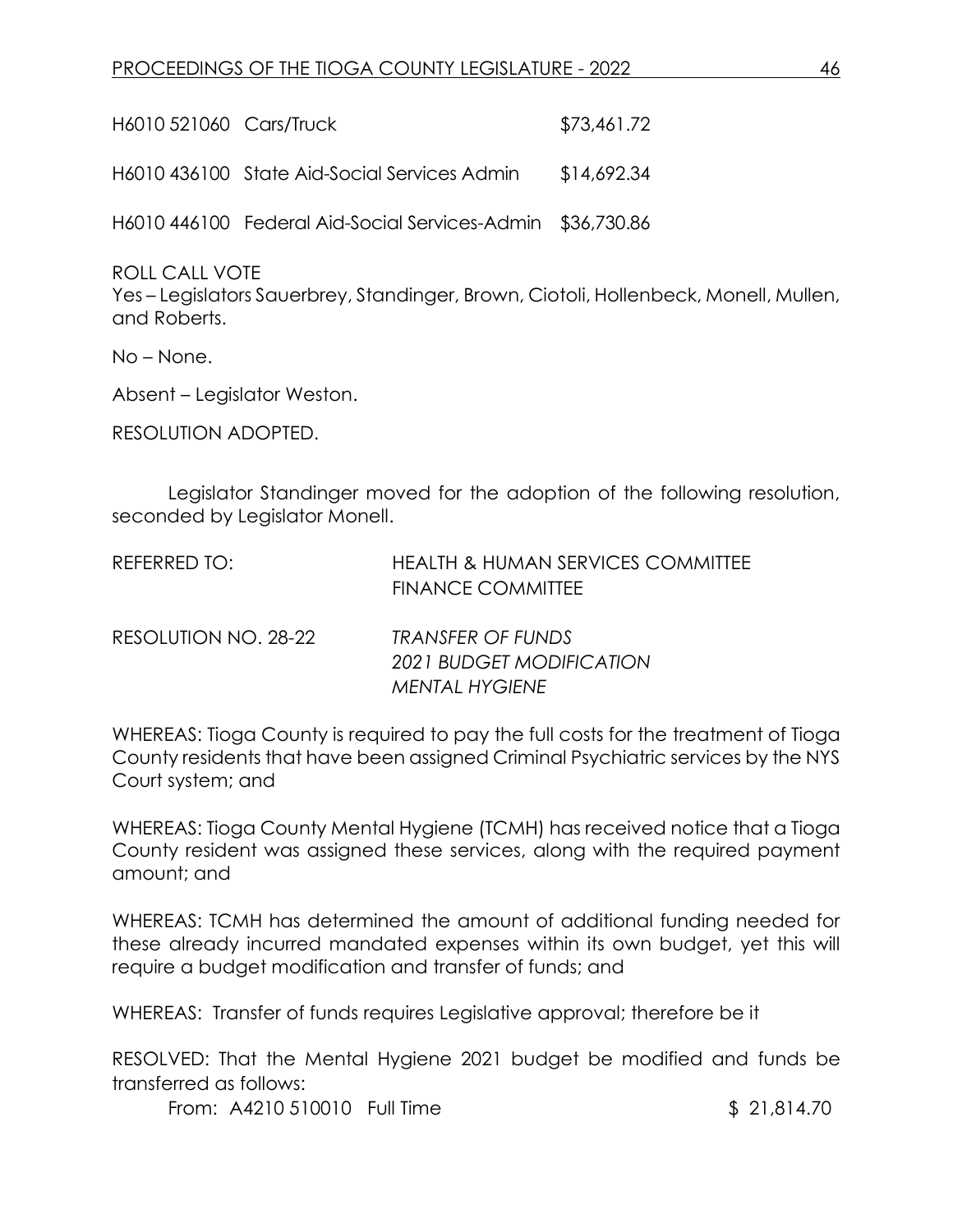# A4310 540130 Contracts \$100,000.00

To: A4390 540590 Criminal Psychiatric: Services Rendered \$121,814.70

ROLL CALL VOTE

Yes – Legislators Sauerbrey, Standinger, Brown, Ciotoli, Hollenbeck, Monell, Mullen, and Roberts.

No – None.

Absent – Legislator Weston.

RESOLUTION ADOPTED.

Legislator Monell moved for the adoption of the following resolution, seconded by Legislator Hollenbeck.

| REFERRED TO:         | ADMINISTRATIVE SERVICES COMMITTEE<br><b>FINANCE/LEGAL COMMITTEE</b> |
|----------------------|---------------------------------------------------------------------|
| RESOLUTION NO. 29-22 | TRANSFER OF FUNDS                                                   |
|                      | 2021 BUDGET MODIFICATION<br>VETERANS' SERVICE AGENCY                |

WHEREAS: The Veterans' Service Agency was in need of a new coffee machine and accessories used for outreach with Veterans in our office to replace the previous donated one; and

WHEREAS: Tioga County purchasing guidelines prohibit the purchasing of coffee machines and accessories with County funds, the Veterans' Service Agency shall be utilizing funds as allowed by Veterans' Outreach Grant Funding to pay for the machine; and

WHEREAS: Amending of Budget and Transfer of Funds requires Legislative approval; therefore be it

RESOLVED: That Veterans' Service Agency budget be modified and the following sums be transferred from within the Veterans' Service Agency budget to cover the costs of said office furnishings.

From: A6510 540640 Supplies (Not Office) \$253.36

To: A6510 520130 Equipment (Not Car) \$253.36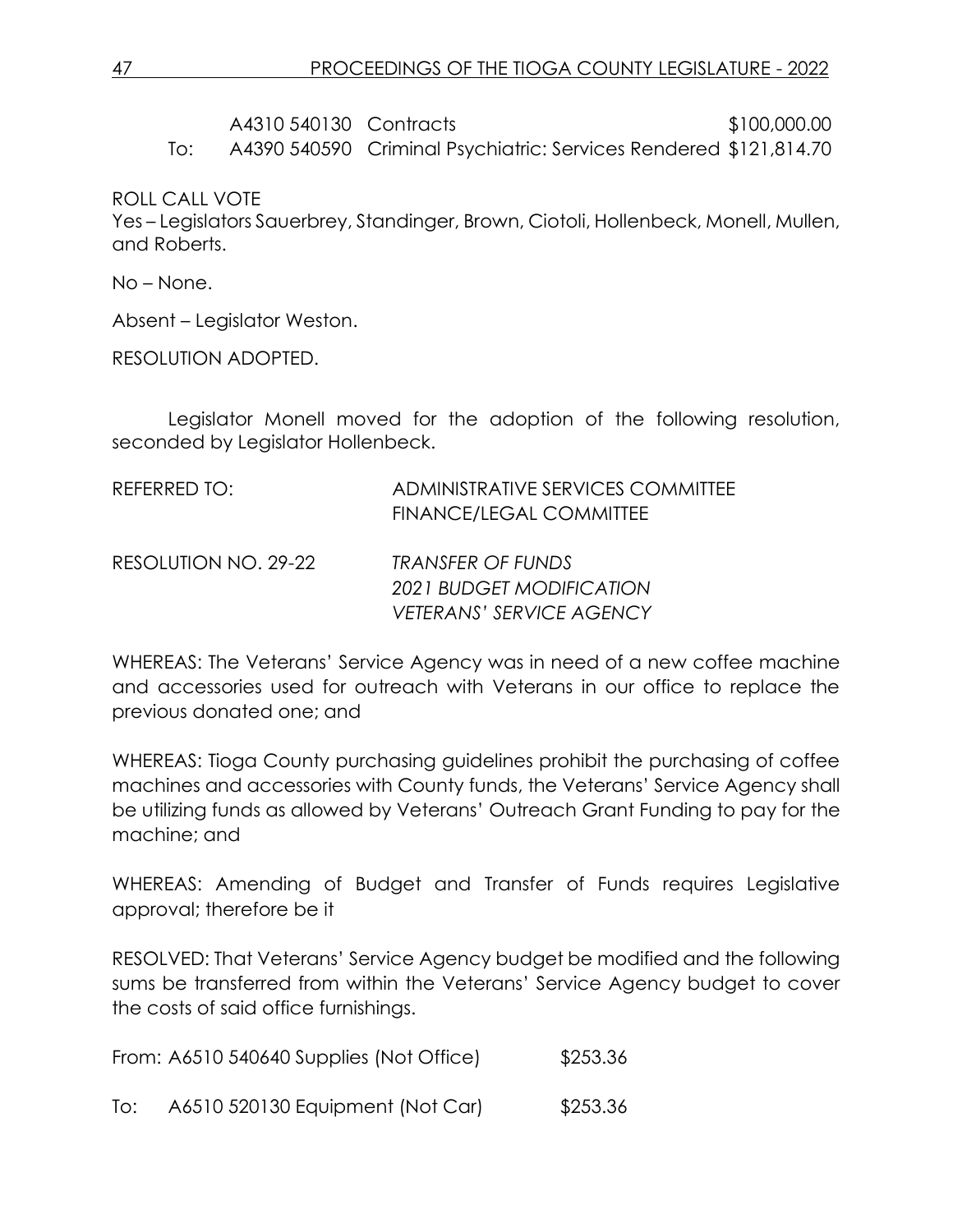ROLL CALL VOTE

Yes – Legislators Sauerbrey, Standinger, Brown, Ciotoli, Hollenbeck, Monell, Mullen, and Roberts.

No – None.

Absent – Legislator Weston.

RESOLUTION ADOPTED.

Legislator Mullen moved for the adoption of the following resolution, seconded by Legislator Monell.

| REFERRED TO:         | <b>PUBLIC SAFETY COMMITTEE</b><br><b>FINANCE COMMITTEE</b>                      |
|----------------------|---------------------------------------------------------------------------------|
| RESOLUTION NO. 30-22 | <b>MODIFY 2021BUDGET</b><br><b>PROJECT LIFESAVER</b><br><b>SHERIFF'S OFFICE</b> |

WHEREAS: The Tioga County Sheriff's Office has received donations for the recently implemented Project Lifesaver Program; and

WHEREAS: An expenditure and revenue account needs to be established for said donations that will be used to purchase supplies related to this program; and

WHEREAS: Legislative approval is needed to modify the budget; therefore be it

RESOLVED: That the following expenditure and revenue accounts be established and the year-end balances be carried forward to the next year.

| A3110.540640.PLS01 Supplies (not office) | \$750.00 |
|------------------------------------------|----------|
|                                          |          |

A3110.427050.PLS01 Gifts & Donations \$750.00

ROLL CALL VOTE

Yes – Legislators Sauerbrey, Standinger, Brown, Ciotoli, Hollenbeck, Monell, Mullen, and Roberts.

No – None.

Absent – Legislator Weston.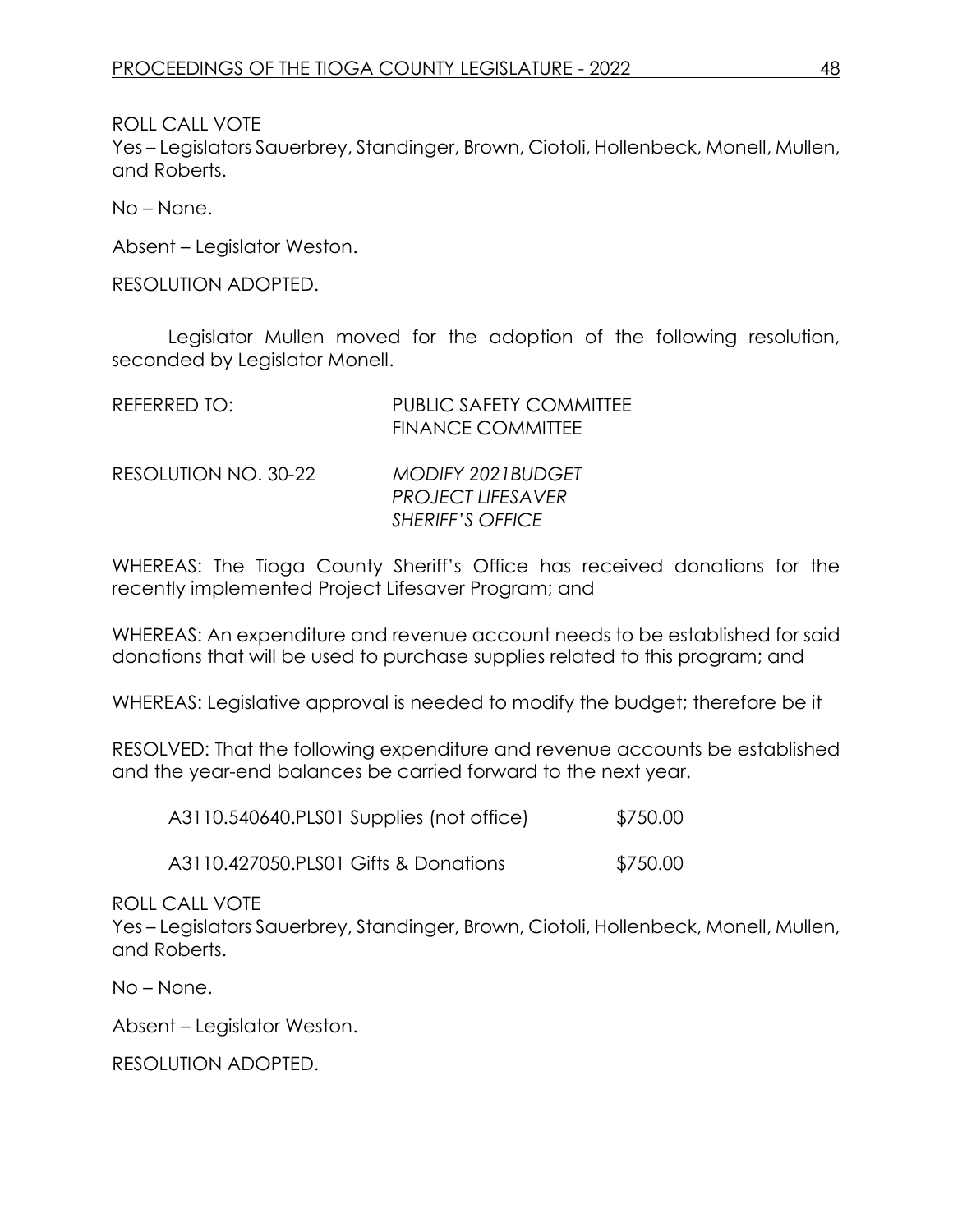Legislator Standinger moved for the adoption of the following resolution, seconded by Legislator Monell.

| REFERRED TO:         | HEALTH AND HUMAN SERVICES COMMITTEE<br>PERSONNEL COMMITTEE<br><b>FINANCE COMMITTEE</b> |
|----------------------|----------------------------------------------------------------------------------------|
| RESOLUTION NO. 31-22 | ABOLISH AND CREATE POSITION<br>AMEND 2022 BUDGET<br><b>MENTAL HYGIENE</b>              |

WHEREAS: Legislative approval is required to abolish and create any position within a Tioga County department or office; and

WHEREAS: After discussing with the Personnel Officer, the Director of Community Services has determined she can better address staffing needs and workload by abolishing a recently vacated position in order to create a full-time Supervising Clinical Social Worker position; therefore be it

RESOLVED: That one (1) vacant, full-time Clinical Social Worker position (\$60,296 CSEA SG XVI) shall be abolished effective January 12, 2022; and be it further

RESOLVED: That one (1) full-time Supervising Clinical Social Worker position (\$65,625 CSEA SG XVIII) shall be created effective January 12, 2022; and be it further

RESOLVED: That funding be appropriated as follows:

|     | From: A4310 416200 | <b>Mental Health Fees</b>          | \$6,773.16   |
|-----|--------------------|------------------------------------|--------------|
| To: | A4310 510010       | Full Time Salary                   | \$5,153.80   |
|     | A4310 581088       | <b>State Retirement Fringe</b>     | \$<br>270.11 |
|     | A4310 583088       | Social Security Fringe             | \$<br>230.52 |
|     | A4310 584088       | <b>Workers Compensation Fringe</b> | \$<br>72.98  |
|     | A4310 585588       | <b>Disability Insurance Fringe</b> | \$<br>5.23   |
|     | A4310 586088       | Health Insurance Fringe            | 1,039.77     |
|     | A4310 588988       | Eap Fringe                         | \$<br>0.75   |
|     |                    |                                    |              |

#### ROLL CALL VOTE

Yes – Legislators Sauerbrey, Standinger, Brown, Ciotoli, Hollenbeck, Monell, Mullen, and Roberts.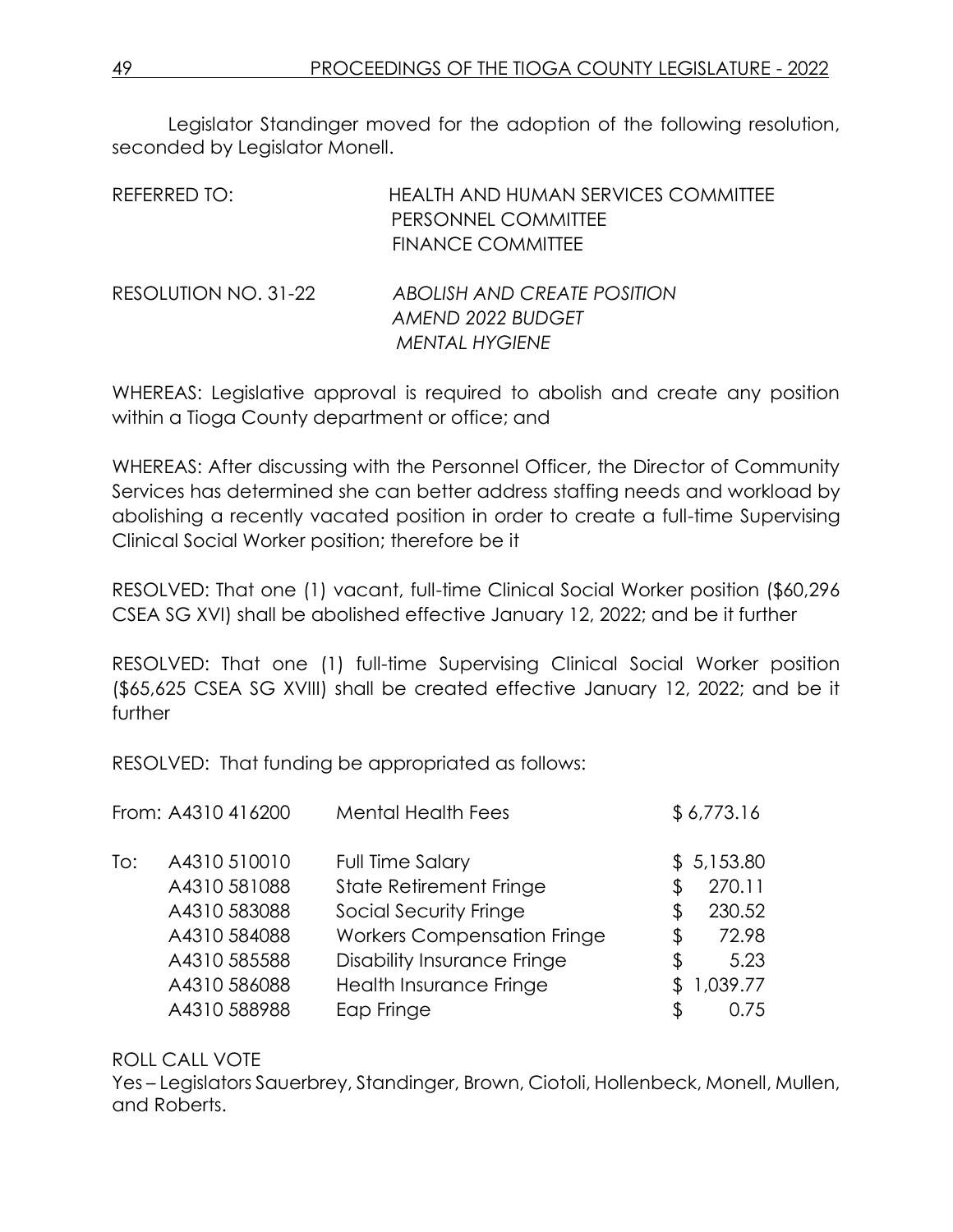No – None.

Absent – Legislator Weston.

RESOLUTION ADOPTED.

Legislator Mullen moved for the adoption of the following resolution, seconded by Legislator Standinger.

| REFERRED TO:         | PUBLIC SAFETY COMMITTEE<br>PERSONNEL COMMITTEE |  |
|----------------------|------------------------------------------------|--|
| RESOLUTION NO. 32-22 | APPOINTMENT OF<br>ADMINISTRATIVE CORONER       |  |

WHEREAS: The Tioga County Coroners have selected an Administrative Coroner for 2022; and

WHEREAS: Such Administrative Coroner will perform the supervisory duties of managing their budget, paying the bills, and various office functions of the Coroner's office; and

WHEREAS: The Administrative Coroner will have no supervisory authority over the other Coroners; therefore be it

RESOLVED: That W. Stewart Bennett, Tioga County Coroner, has been selected by the four duly elected County Coroners to be designated as the Administrative Coroner for 2022 and be given a stipend of \$5,000 as set forth in the County budget.

Legislator Standinger spoke. "We are very fortunate to have Stew Bennett as a Coroner let alone an Administrative Coroner. He is very thorough in his investigations of unattended deaths. It's a good thing that he is there and keeping track of everything. I appreciate his diligence."

#### ROLL CALL VOTE

Yes – Legislators Sauerbrey, Standinger, Brown, Ciotoli, Hollenbeck, Monell, Mullen, and Roberts.

No – None.

Absent – Legislator Weston.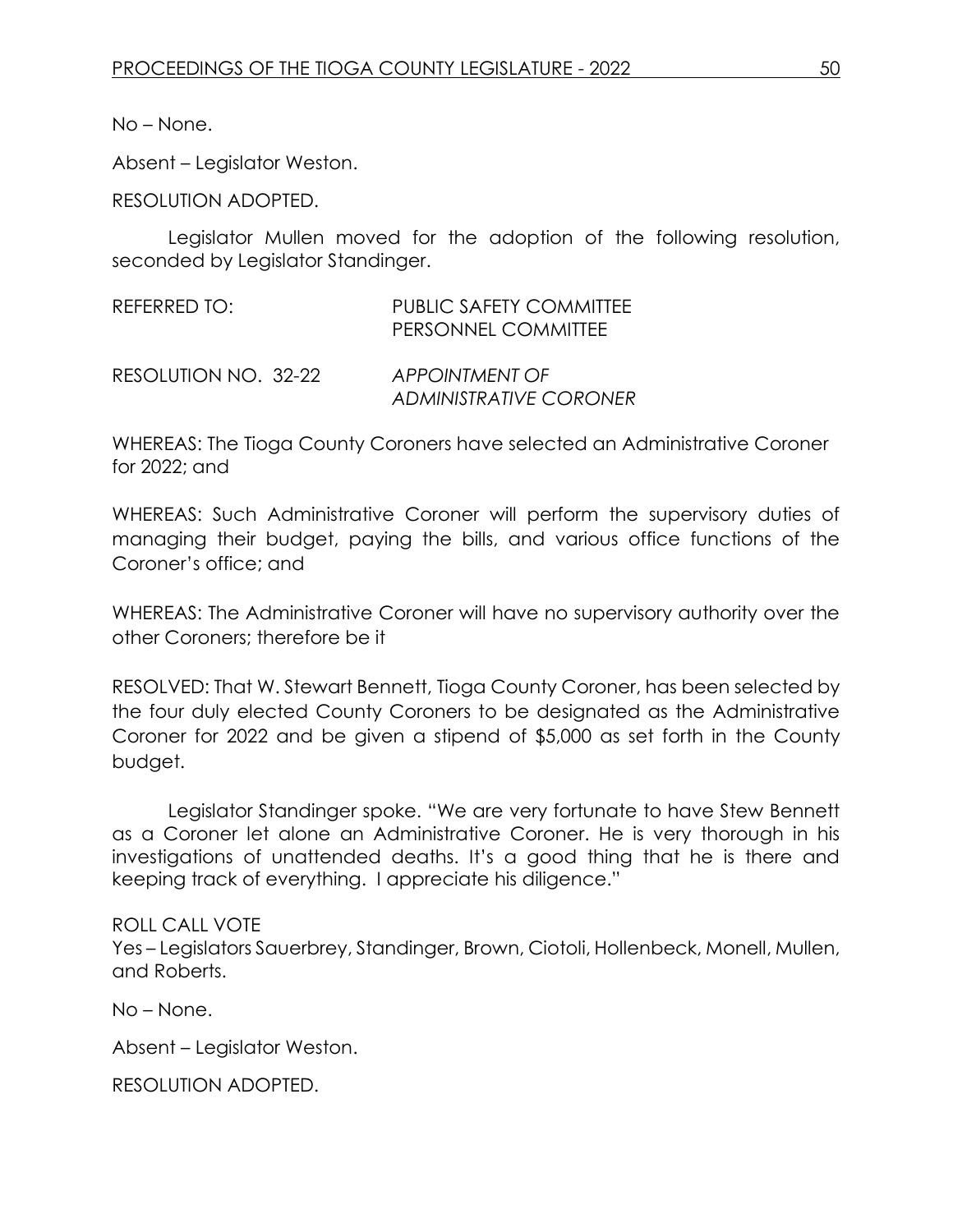Legislator Roberts moved for the adoption of the following resolution, seconded by Legislator Mullen.

| REFERRED TO:         | <b>ED&amp;P COMMITTEE</b><br>PERSONNEL COMMITTEE                                                                    |
|----------------------|---------------------------------------------------------------------------------------------------------------------|
| RESOLUTION NO. 33-22 | AUTHORIZE APPOINTMENT OF<br>EDUCATION WORKFORCE COORDINATOR<br>IN THE ECONOMIC DEVELOPMENT &<br>PLANNING DEPARTMENT |

WHEREAS: Legislative approval is required for any appointment to a Management/Confidential position within Tioga County; and

WHEREAS: Resolution 263-21 authorized the creation of a full-time Education Workforce Coordinator position; and

WHEREAS: The Director of Economic Development & Planning has conducted a recruitment search and has identified a candidate, which Personnel has found to be qualified; therefore be it

RESOLVED: That the Director of Economic Development & Planning is hereby authorized to appoint Sean Lanning to the position of Education Workforce Coordinator at an annual salary of \$44,720 effective on January 31, 2022, in accordance with payroll processing standards; and be it further

RESOLVED: That said appointment shall be provisional pending the outcome of a civil service examination.

ROLL CALL VOTE Yes – Legislators Sauerbrey, Standinger, Brown, Ciotoli, Hollenbeck, Monell, Mullen, and Roberts.

No – None.

Absent – Legislator Weston.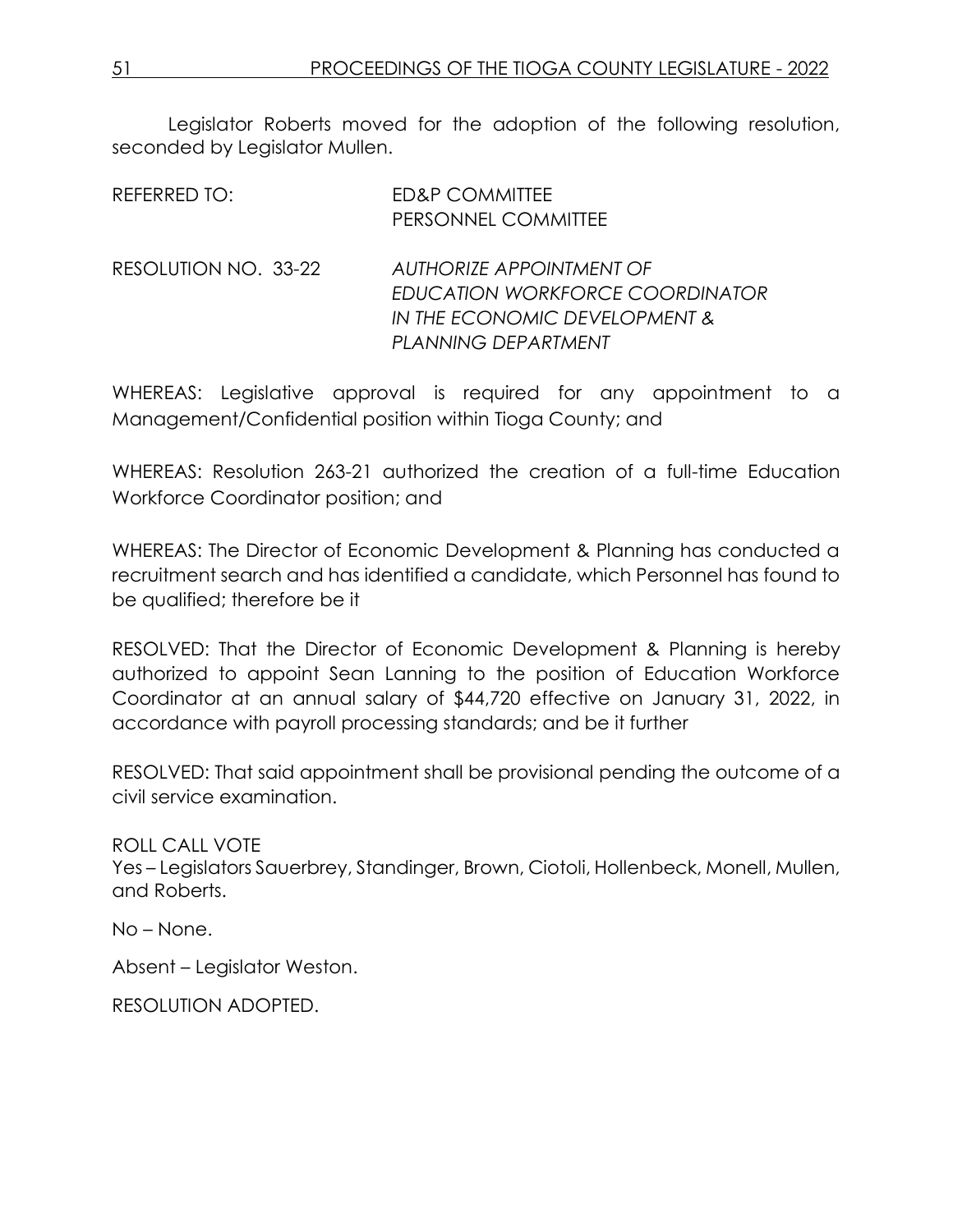Legislator Standinger moved for the adoption of the following resolution, seconded by Legislator Mullen.

| REFERRED TO:         | <b>HEALTH &amp; HUMAN SERVICES COMMITTEE</b><br>PERSONNEL COMMITTEE<br><b>LEGISLATIVE WORKSESSION</b> |
|----------------------|-------------------------------------------------------------------------------------------------------|
| RESOLUTION NO. 34-22 | 2022 STAFF CHANGES<br>DEPARTMENT OF SOCIAL SERVICES                                                   |

WHEREAS: The Commissioner of Social Services requested staffing changes as part of the 2022 Budget process; and

WHEREAS: These requests were approved by the County Legislature; therefore be it

RESOLVED: That the following staffing changes be effective retroactive to January 1, 2022:

| Name    | Current Title/<br>Salary                          | New Title/<br>Salary                                            | <b>Budget Impact</b> |
|---------|---------------------------------------------------|-----------------------------------------------------------------|----------------------|
| Create  |                                                   | Case Supervisor, Grade B<br>(CSEA Grade 14)                     | $+$ \$53,384         |
| Create  |                                                   | Principal Social Welfare Examiner + \$44,246<br>(CSEA Grade 10) |                      |
| Create  |                                                   | Social Welfare Examiner<br>(CSEA Grade 6)                       | $+$ \$33,416         |
| Abolish | Accounting Associate I (Vacant)<br>(CSEA Grade 4) |                                                                 | $-$ \$28,352         |

and be it further:

RESOLVED: That the Department of Social Services authorized full-time headcount is increased from 86 to 88.

Legislator Standinger spoke. "One thing about the Department of Social Services is they are always examining their staffing and tailoring it to the needs of the community. That is the purpose of this resolution."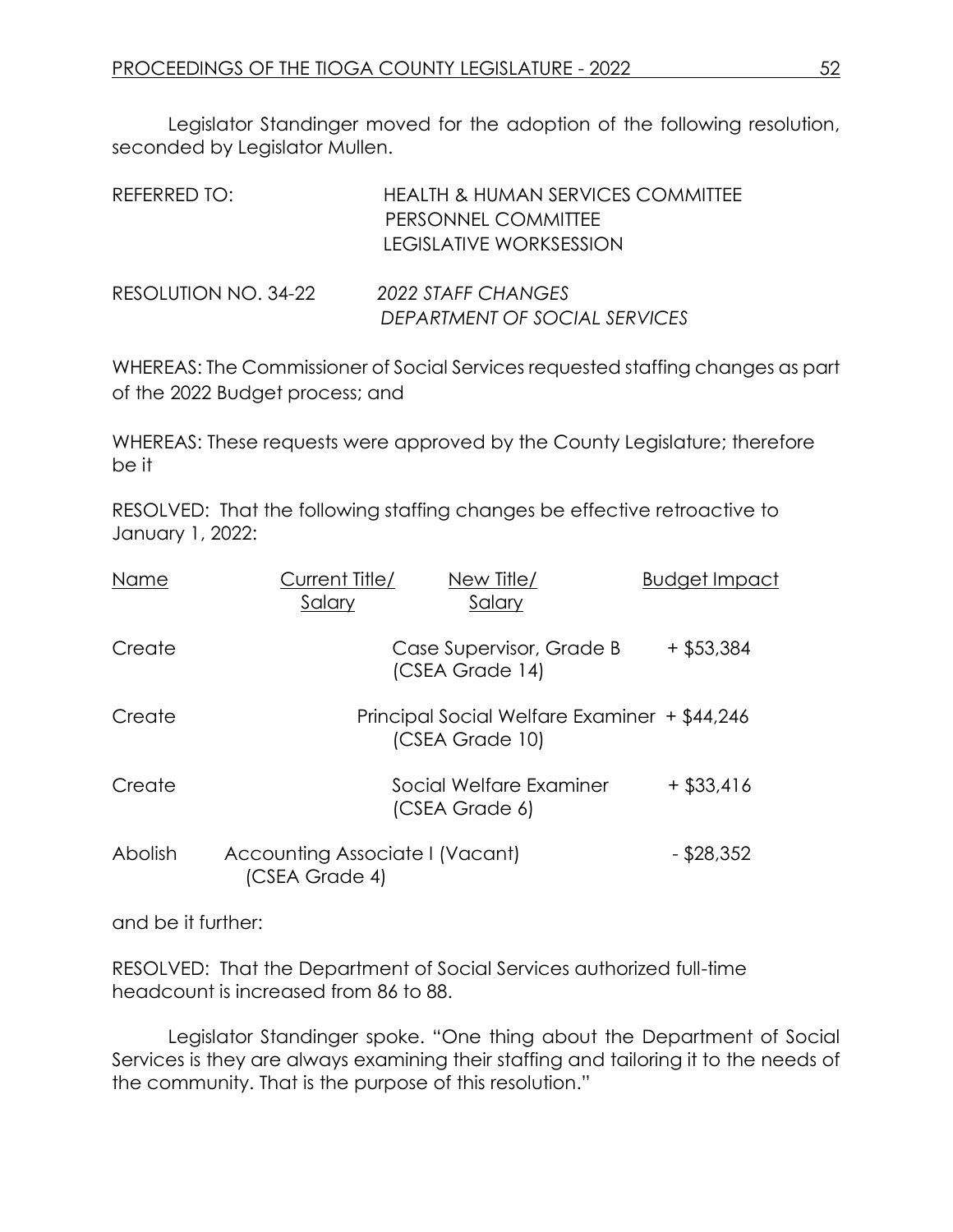ROLL CALL VOTE

Yes – Legislators Sauerbrey, Standinger, Brown, Ciotoli, Hollenbeck, Monell, Mullen, and Roberts.

No – None.

Absent – Legislator Weston.

RESOLUTION ADOPTED.

Legislator Hollenbeck moved for the adoption of the following resolution, seconded by Legislator Mullen.

| REFERRED TO:         | <b>LEGISLATIVE WORKSESSION</b><br>PERSONNEL COMMITTEE                                    |
|----------------------|------------------------------------------------------------------------------------------|
| RESOLUTION NO. 35-22 | <b>CHANGE REFERENCE TO</b><br>"NON-UNION" EMPLOYEE GROUP TO<br>"MANAGEMENT/CONFIDENTIAL" |

WHEREAS: The group of salaried employees who are not represented by any labor union have traditionally been referred to as "Non-Union"; and

WHEREAS: Recently it was suggested that use of such label may be misconstrued as the County favoring either union or non-union employees; and

WHEREAS: Tioga County Legislature wishes to clarify no such intent was behind the label and in order to avoid any misinterpretation, will change the label; therefore be it

RESOLVED: That effective immediately, any and all policies, forms, procedures, etcetera which reference the "Non-Union" employee group shall be revised to instead reference "Management/Confidential", and be it further

RESOLVED: That the aforementioned policies, procedures shall include in part the Non-Union Vacation Policy, Non-Union Benefits Policy, Non-Union Evaluation Forms (PT & FT), Non-Union Salary Committee, Non-Union Vacation Sell-Back Notice, plus any other references not included listed here.

#### ROLL CALL VOTE

Yes – Legislators Sauerbrey, Standinger, Brown, Ciotoli, Hollenbeck, Mullen, and Roberts.

No – Legislator Monell.